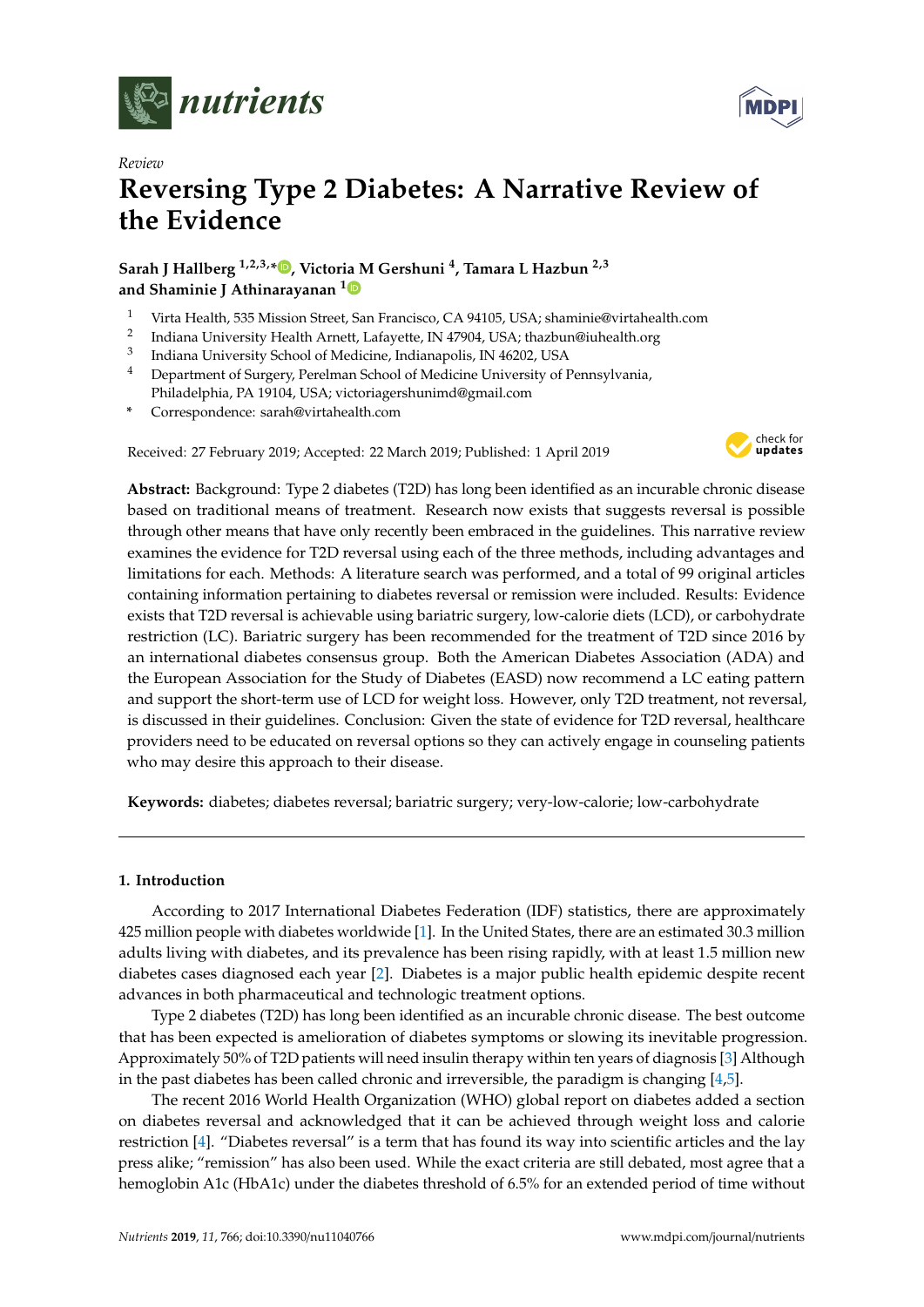the use of glycemic control medications would qualify [\[6\]](#page-10-3). Excluding metformin from the glycemic control medications list, as it has indications beyond diabetes, may also be a consideration [\[7,](#page-10-4)[8\]](#page-10-5). Likewise, terms such as "partial" (HbA1c <6.5 without glycemic control medications for 1 year) or "complete" (HbA1c <5.7 without glycemic control medications for 1 year) remission have been defined by an expert panel as more evidence accumulates that points to the possibility of avoiding the presumably progressive nature of T2D [\[9\]](#page-10-6). It is important to note that the term "cure" has not been applied to T2D, as there does exist the potential for re-occurrence, which has been well documented in the literature.

Despite the growing evidence that reversal is possible, achieving reversal is not commonly encouraged by our healthcare system. In fact, reversal is not a goal in diabetes guidelines. Specific interventions aimed at reversal all have one thing in common: they are not first-line standard of care. This is important, because there is evidence suggesting that standard of care does not lead to diabetes reversal. This raises the question of whether standard of care is really the best practice. A large study by Kaiser Permanente found a diabetes remission rate of 0.23% with standard of care [\[10\]](#page-10-7). The status quo approach will not reverse the health crisis of diabetes.

A significant number of studies indicate that diabetes reversal is achievable using bariatric surgery, while other approaches, such as low-calorie diets (LCD) or carbohydrate restriction (LC), have also shown effectiveness in an increasing number of studies. This review will examine each of these approaches, identifying their beneficial effects, supporting evidence, drawbacks, and degree of sustainability.

#### **2. Materials and Methods**

A literature search was performed as appropriate for narrative reviews, including electronic databases of PubMed, EMBASE, and Google Scholar from 1970 through December 2018. We reviewed English-language original and review articles found under the subject headings diabetes, bariatric surgery, metabolic surgery, very low-calorie diet, calorie restriction, low carbohydrate diet, ketogenic diet, diabetes remission, and diabetes reversal. References of the identified publications were searched for more research articles to include in this review. Selected studies were reviewed and evaluated for eligibility for inclusion in this review based on their relevance for diabetes reversal and remission. Either remission or reversal needed to be discussed in the paper or the results were consistent with these terms for inclusion. Randomized clinical trials and intervention-based studies were given emphasis for inclusion.

A total of 99 original articles containing information pertaining to diabetes reversal or remission were included in this narrative review.

## **3. Results and Discussion**

#### *3.1. Bariatric Surgery*

Bariatric surgery has long been recognized as a potential treatment for both morbid obesity and the metabolic processes that accompany it, specifically T2D. While the efficacy of T2D reversal depends on the choice of procedure, there is unilateral improvement in glycemia following operation [\[11\]](#page-10-8), and bariatric surgery has been found to be superior to intensive T2D medical management. Accordingly, in 2016, the second Diabetes Surgery Summit (DSS-II) released recommendations, endorsed by 45 medical and scientific societies worldwide, to use bariatric surgery as a treatment for T2D (bariatric surgery is currently approved by the 2016 recommendations for adults with a body mass index (BMI) >40, or  $>35$  kg/m<sup>2</sup> with obesity-related comorbidities) [\[12\]](#page-10-9). Of interest is the consistent finding that glycemic improvements occur rapidly, often within hours to days, and precede weight loss, which likely represents the enteroendocrine responses to altered flow of intestinal contents (i.e., bile acid signaling and changes in microbiota and their metabolome) [\[13](#page-10-10)[–19\]](#page-10-11).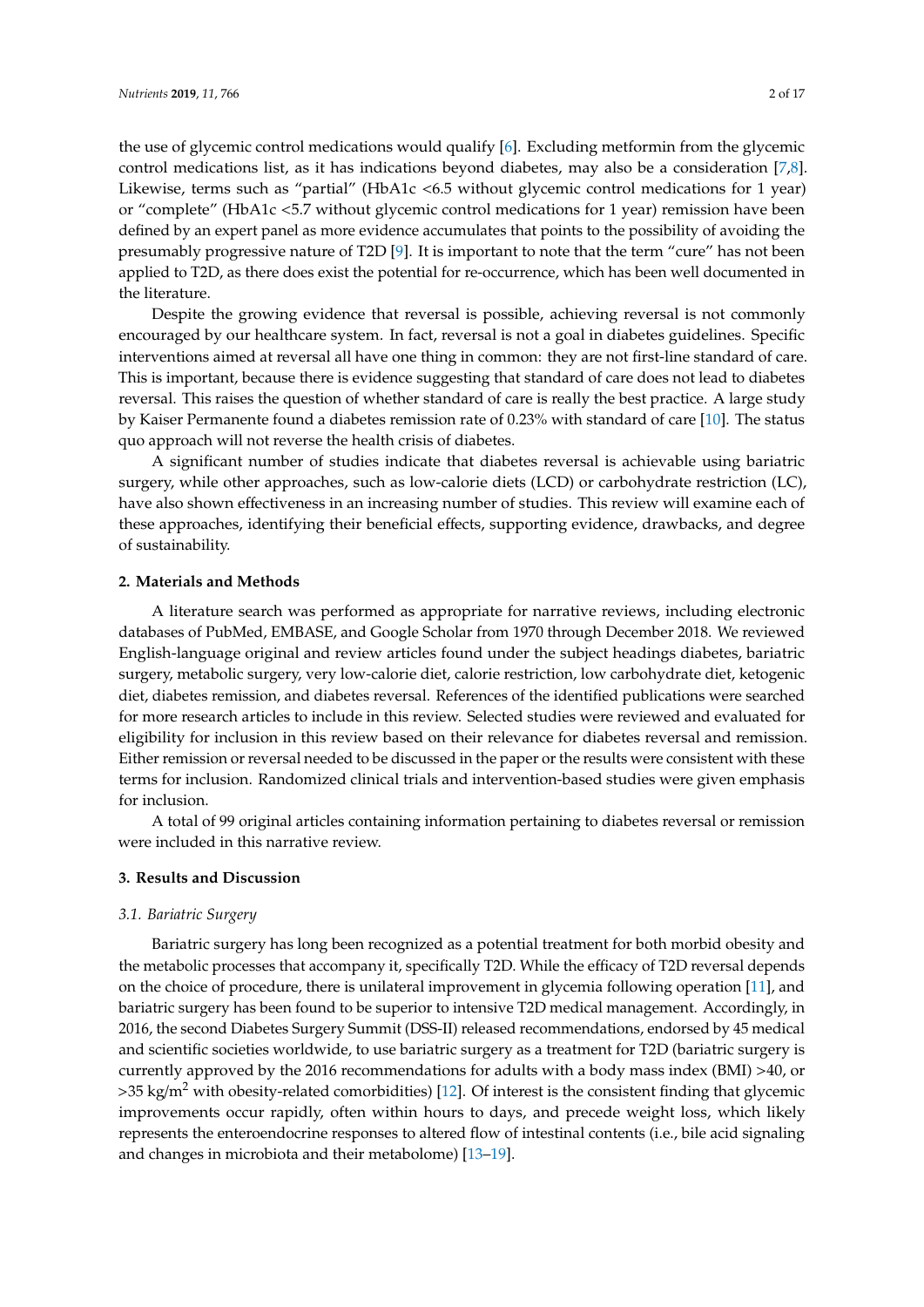The most commonly performed bariatric surgeries in the United States include laparoscopic and robotic Roux-en-Y Gastric Bypass (RYGB) or Sleeve Gastrectomy (SG). While surgical treatment is based on the principles of restriction and intestinal malabsorption, evidence suggests that there are more complex mechanisms at play. Bariatric surgery has consistently been shown to dramatically and rapidly improve blood glucose [\[20\]](#page-10-12) while allowing decreased oral hypoglycemic medications and insulin use, effectively reversing diabetes in up to 80% of patients [\[21\]](#page-10-13) in the short term. In addition to early post-operative improvement in blood glucose and insulin sensitivity, bariatric surgery has also been shown to cause alterations in GI hormone release, including ghrelin, leptin, cholecystokinin (CCK), peptide-tyrosine-tyrosine (PYY), and glucagon-like peptide 1 (GLP-1), that may impact feeding behavior via the gut–brain axis in addition to modulating euglycemia [\[22\]](#page-11-0). Furthermore, microbial changes in the human gut have been linked to obesity, and surgical alterations to gastrointestinal anatomy have been associated with dramatic changes in gut microbiota populations with reversion from an "obesogenic" to a lean bacterial population [\[13,](#page-10-10)[14,](#page-10-14)[16](#page-10-15)[,19](#page-10-11)[,23](#page-11-1)[,24\]](#page-11-2).

Long-term outcomes from bariatric surgery depend on multiple factors, including type of surgery performed, patient comorbidities, patient readiness for lifelong dietary change, and ongoing surveillance. While bariatric surgery has been demonstrated to be safe and effective overall, it is important to recognize that it is not without risks. Each patient must weigh the risks and benefits associated with untreated morbid obesity versus those associated with surgery or effective dietary management and choose accordingly. Surgery of any type can be associated with complications leading to morbidity or mortality; the complication rates have been stated to be as high as 13% and 21% for SG and RYGB, respectively. The postoperative mortality rate is 0.28–0.34% for SG and 0.35–0.79% for RYGB; in comparison, an elective laparoscopic cholecystectomy is associated with overall complication rates of 9.29% and with a 30-day mortality rate of 0.15–0.6%, depending on the series [\[25](#page-11-3)[,26\]](#page-11-4). Significant complications include anastomotic leak or hemorrhage, post-operative readmission, need for reoperation, post-operative hypoglycemia, dumping syndrome, worsening acid reflux, marginal ulceration, and micronutrient deficiencies [\[25](#page-11-3)[–29\]](#page-11-5).

It is important to consider that while short-duration studies have shown early resolution of comorbidities following bariatric procedures, when followed for multiple decades, there may be decreased efficacy of disease resolution and increased incidence of hospital admission long-term. Long-term reversal of T2D and true glucose homeostasis remain uncertain. Weight loss after surgery is a significant predictor of a return to euglycemia post-operatively. Multiple studies have reported initial T2D remission rates as high as 80% [\[30](#page-11-6)[,31\]](#page-11-7), however, long-term remission is less durable. The five-year follow-up outcomes of the SLEEVEPASS RCT found complete or partial remission of T2D in 37% of SG and 45% of RYGB patients, which is similar to other studies showing long-term T2D remission in up to a third of patients [\[32\]](#page-11-8). In the large prospective cohort study Longitudinal Assessment of Bariatric Surgery 2 (LABS-2), the investigators found that long-term diabetes remission after RYGB was higher than predicted by weight loss alone, which suggests that the surgery itself impacts metabolic factors that contribute to disease management [\[31\]](#page-11-7). Similarly, the STAMPEDE trial—an RCT that followed 150 patients with T2D who were randomized to intensive medical intervention (IMT) versus IMT plus RYGB versus IMT plus SG for diabetes resolution (defined as HbA1c <6.0%) and followed for five years—revealed increased rates of T2D resolution with RYGB (29%) and SG (23%) compared to IMT alone (5%) (Figure [1\)](#page-8-0). The surgery cohort also demonstrated greater weight loss and improvements in triglycerides, HDL, need for insulin, and overall quality of life [\[33](#page-11-9)[–35\]](#page-11-10).

Despite the likelihood of improved glycemic control, there are significant financial costs for the patient, health system, and insurance companies associated with bariatric surgery (U.S. average of \$14,389) [\[36\]](#page-11-11). Despite the high initial cost of surgery, Pories and colleagues found that prior to surgery, patients spend over \$10,000 per year on diabetes medications; after RYGB, the annual cost falls to less than \$2000, which represents an \$8000 cost savings at the individual level [\[30\]](#page-11-6). Furthermore, economic analyses show that surgery is likely to be cost-effective, especially in patients who are obese [\[37](#page-11-12)[,38\]](#page-11-13). In a clinical effectiveness review of the literature that included 26 trials extracted from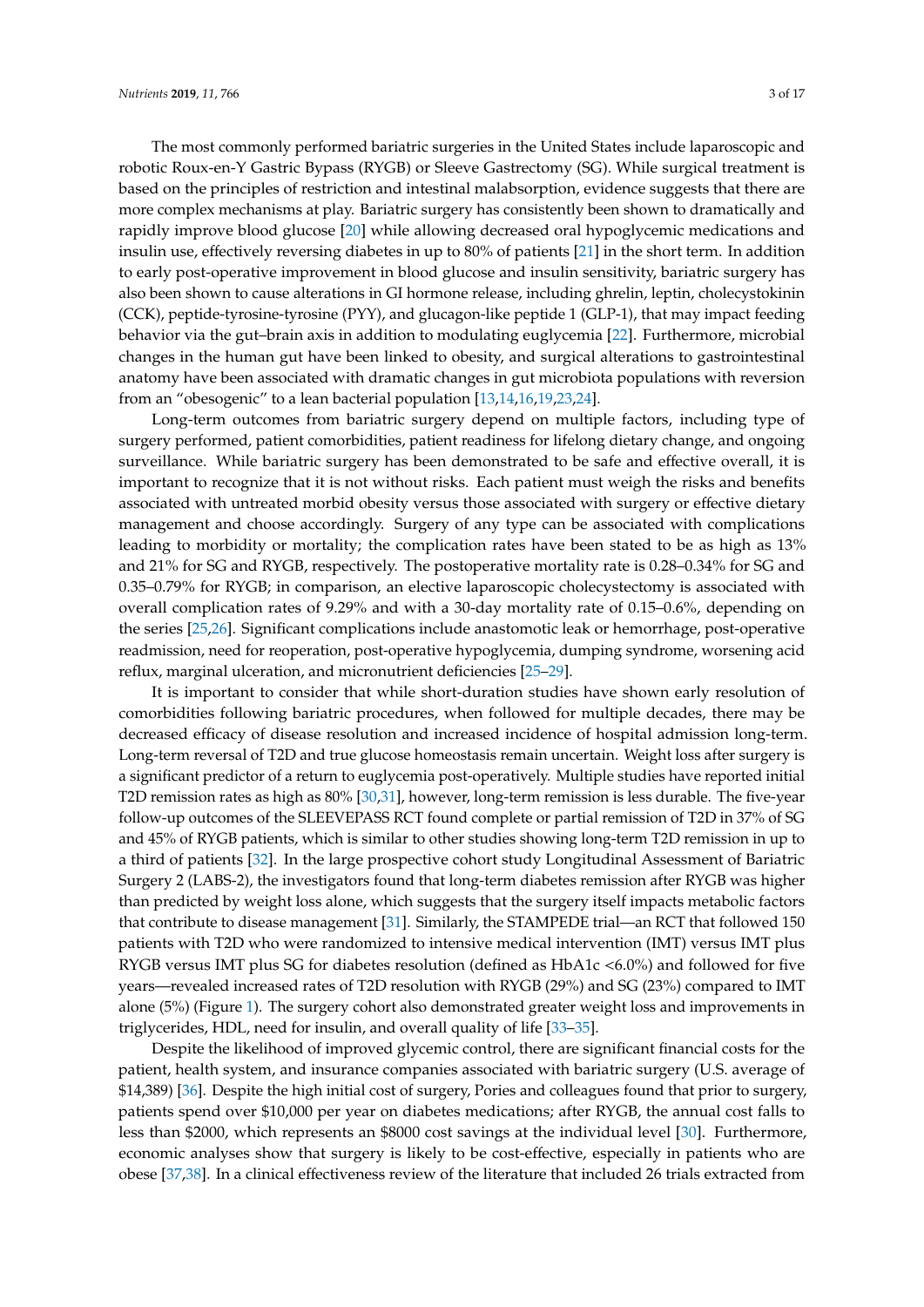over 5000 references, Picot et al. found that bariatric surgery was a more effective intervention for weight loss than non-surgical options; however, there was extreme heterogeneity and questionable long-term adherence to the non-surgical interventions [\[39\]](#page-11-14). After surgery, metabolic syndrome improved, and there were higher rates of T2D remission compared to the non-surgical groups [\[39\]](#page-11-14). Further, while there were improvements in comorbidities after surgery independent of bariatric procedure, there was also an increased likelihood of adverse events. While the overall event rate remained low, major adverse events included medication intolerance, need for reoperation, infection, anastomotic leakage, and venous and thromboembolic events [\[39\]](#page-11-14).

It is imperative to consider that one of the requirements of qualifying for bariatric surgery is demonstration of at least six months of unsuccessful attempts at weight loss using traditional dietary and exercise advice according to the 2016 Recommendations [\[12\]](#page-10-9). There are, however, no requirements as to what weight loss strategy is employed, which may represent a time point where dietary intervention, including low-calorie, ketogenic, or carbohydrate-restricted diets, should be utilized. At least two recent clinical trials have demonstrated safety and efficacy in pre-operative very low-carbohydrate ketogenic diets before bariatric surgery for increasing weight loss and decreasing liver volume [\[40](#page-11-15)[,41\]](#page-12-0).

Furthermore, despite technically adequate surgery, an alarming number of patients may still experience weight regain and/or recurrence of comorbid obesity-associated conditions. In these patients, effective strategies for dietary intervention are even more important. Approximately 10–15% of patients fail to lose adequate weight (failure defined as <50% of excess weight) or demonstrate significant weight regain after bariatric surgery without evidence of an anatomic or technical reason [\[42\]](#page-12-1). Additionally, in 25–35% of patients who undergo surgery, significant weight regain (defined as >15% of initial weight loss) occurs within two to five years post-operatively [\[43\]](#page-12-2). These patients often require further medical management with weight loss medications, further dietary and behavioral intervention, and, for some, reoperation. Reoperation can be for either revision for further weight loss (narrowing of the gastric sleeve, conversion of VSG to RYGB, and increasing the length of the roux limb) or reversal of RYGB due to health concerns, most commonly associated with malnutrition. A small cohort of patients (4%) may experience severe weight loss with significant malnutrition leading to hospitalization in over 50%, mortality rates of 18%, and need for reversal of RYGB anatomy. While the incidence of RYGB reversal is unknown, based upon a systematic review that included 100 patients spanning 1985–2015, the rate of reversal parallels the increasing rate of bariatric surgery [\[44\]](#page-12-3).

In the short term, T2D reversal rates with surgery have been reported to be as high as 80%, with an additional 15% demonstrating partial improvement in T2D despite still requiring medication [\[17\]](#page-10-16). Within one week after RYGB, patients experience improved fasting hepatic insulin clearance, reduced basal de novo glucose production, and increased hepatic insulin sensitivity; by three months and one year after surgery, patients have improved beta-cell sensitivity to glucose, increased GLP-1 secretion from the gut, and improved insulin sensitivity in muscle and fat cells [\[45\]](#page-12-4). Over time, T2D remission rates remain high but do decline; Purnell and colleagues reported three-year remission rates of 68.7% after RYGB [\[29\]](#page-11-5). However, Pories published results from a 14-year prospective study with mean follow-up of 7.6 years, and found 10-year remission rates remained around 83% [\[46\]](#page-12-5). In a 10-year follow-up study of participants from the Swedish Obese Subjects (SOS) study that prospectively followed patients who underwent bariatric surgery, the authors reported a 72% (*n* = 342) and 36% (*n* = 118) recovery rate from T2D for RYGB at two years and 10 years, respectively [\[47\]](#page-12-6).

The long-term metabolic impact and risk reduction from surgery remain high in a substantial number of patients and this route to reversal clearly has the most robust data to support its use. As evidenced by the dramatic improvements in metabolic state that precede weight loss, bariatric surgery is far more than merely a restrictive and/or malabsorptive procedure. Large shifts in bile acid signaling in the lumen of the small intestine, gut nutrient sensing, and changes in the microbiota community appear to greatly impact overall host health. Further research is ongoing using both basic and translational science models to identify the role of these various hormones and metabolites;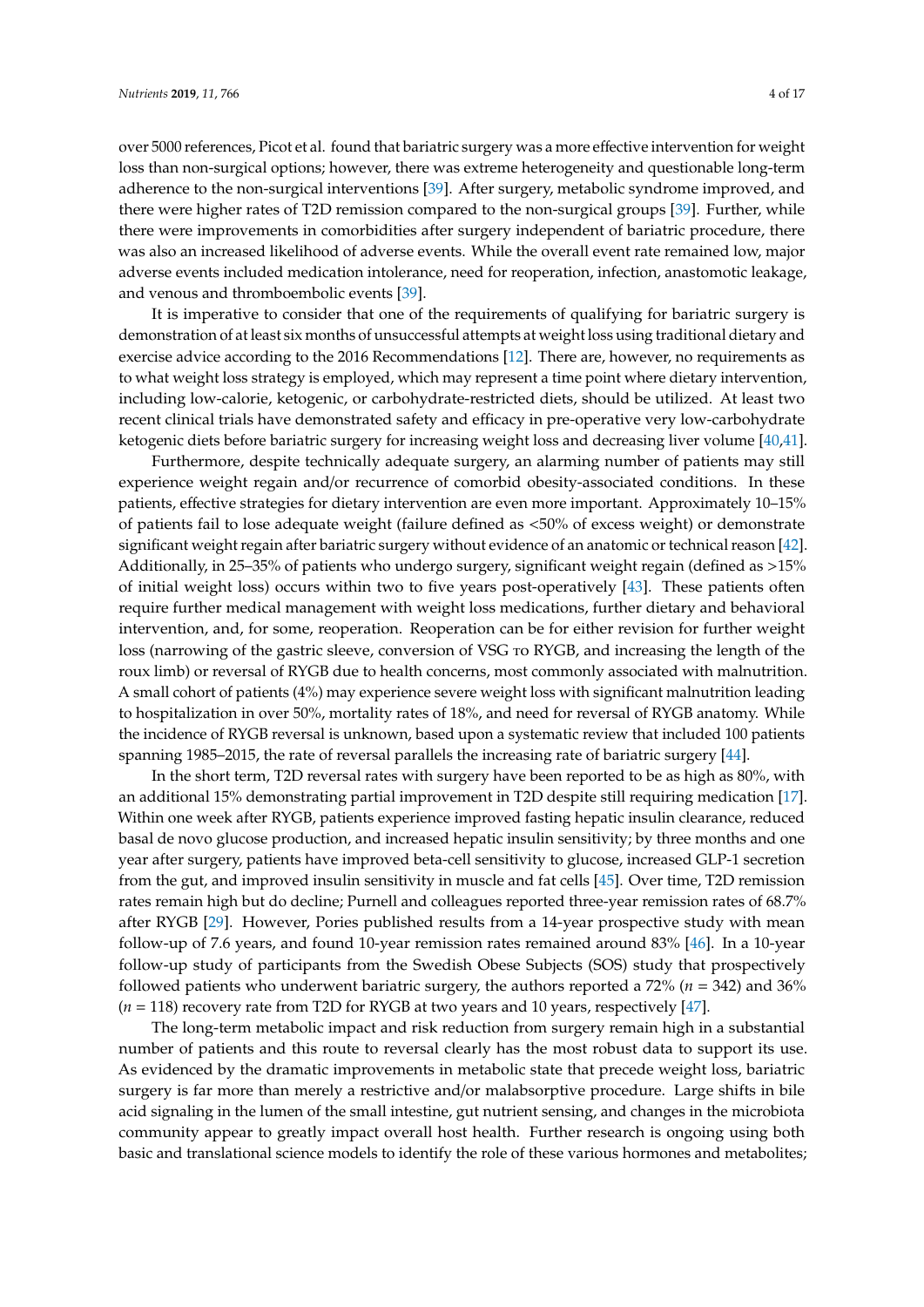perhaps there will be a way to one day harness the beneficial effects of bariatric surgery without the need for anatomic rearrangement.

### *3.2. Low-Calorie Diets (LCD)*

As diabetes rates have risen to unprecedented levels [\[1,](#page-9-0)[2\]](#page-9-1), the number of studies examining diabetes reversal using non-surgical techniques has increased. A handful of studies have reported successful weight loss with decreased insulin resistance, plasma glucose, and medication use following a LCD. As early as 1976, Bistrian et al. [\[48\]](#page-12-7) reported that a very low-calorie protein-sparing modified fast allowed for insulin elimination in all seven obese patients with T2D. The average time to insulin discontinuation was only 6.5 days, and the longest was 19 days. In a study by Bauman et al., a low-calorie diet of 900 kcal, including 115 g of protein, led to significant improvement in glycemic control that was mainly attributed to improvements in insulin sensitivity [\[49\]](#page-12-8). Furthermore, a study conducted in obese T2D patients found that a LCD and gastric bypass surgery were equally effective in achieving weight loss and improving glucose and HbA1c levels in the short term [\[50\]](#page-12-9). Weight loss, however, persisted in the diet-treated patients only for the first three months, indicating difficulty with long-term maintenance [\[47\]](#page-12-6). Similarly, other studies also reported similar pattern of early blood glucose normalization without medication use, but the improvements were not sustained long-term [\[51–](#page-12-10)[53\]](#page-12-11). Likewise, the study by Wing et al., even though reported significant and greater improvements of HbA1c at 1 year in the intermittently delivered very low-calorie diet, the HbA1c improvement was not significantly different than what was reported in the patients receiving low-calorie diet (LCD) throughout the one year period [\[54\]](#page-12-12). Furthermore, the glycemic improvements observed at 1 year were not maintained through 2-years, even though the group with intermittent very low-calorie diet had less medication requirement than the group in the LCD arm at 2 years [\[54\]](#page-12-12). Lastly, micronutrient deficiencies with the use of calorie restricted diets has been shown and supplementation and monitoring for deficiencies is a consideration with their use [\[55](#page-12-13)[,56\]](#page-12-14).

While these previous studies were not assessing diabetes remission or reversal rate per se, they demonstrated the effectiveness of calorie restriction in achieving weight loss and improved glycemic control, which are the core goals of reversal. In 2003, the Look AHEAD trial randomized 5145 overweight or obese patients with T2D to an intervention group that received either an intensive lifestyle intervention (ILI) including calorie restriction and increased physical activity or to a control group that included diabetes support and education (DSE) [\[57\]](#page-12-15). Post hoc analysis of this study revealed that at one year, 11.5% of the participants in the ILI group achieved remission (partial or complete); however, remission rates subsequently decreased over time (9.2% at year two and 7.3% at year four). Nevertheless, the remission rates achieved through ILI were three to six times higher than those achieved in the DSE group. Lower baseline HbA1c, greater level of weight loss, shorter duration of T2D diagnosis, and lack of insulin use at baseline predicted higher remission rate in ILI participants [\[58\]](#page-12-16).

Following the Look AHEAD study, other studies have evaluated a LCD for diabetes remission [\[59](#page-12-17)[–61\]](#page-13-0). Most of these studies assessed remission over a short period of time in a small study sample. Bhatt et al. reported that six of the 12 individuals achieved partial remission at the end of the three-month intervention [\[61\]](#page-13-0). Ades et al. studied an intensive lifestyle program including calorie restriction and exercise, and reported that eight of the 10 individuals with recently diagnosed T2D achieved partial remission at six months, including one with complete remission [\[60\]](#page-13-1). The study ended at six months, therefore long term sustainability was not assessed. Another study assessing a one-year diabetes remission retrospectively among those undergoing 12 weeks of the intensive weight loss program "Why Wait" had a much lower remission rate of 4.5%, with 2.3% of them achieving partial remission, while another 2.3% had complete remission [\[59\]](#page-12-17). This study suggests that long-term maintenance of remission is a challenge. Moreover, diabetes remission was more likely reported in those who had a shorter diabetes duration, lower baseline HbA1c, and were taking fewer hypoglycemic medications [\[59](#page-12-17)[,61\]](#page-13-0).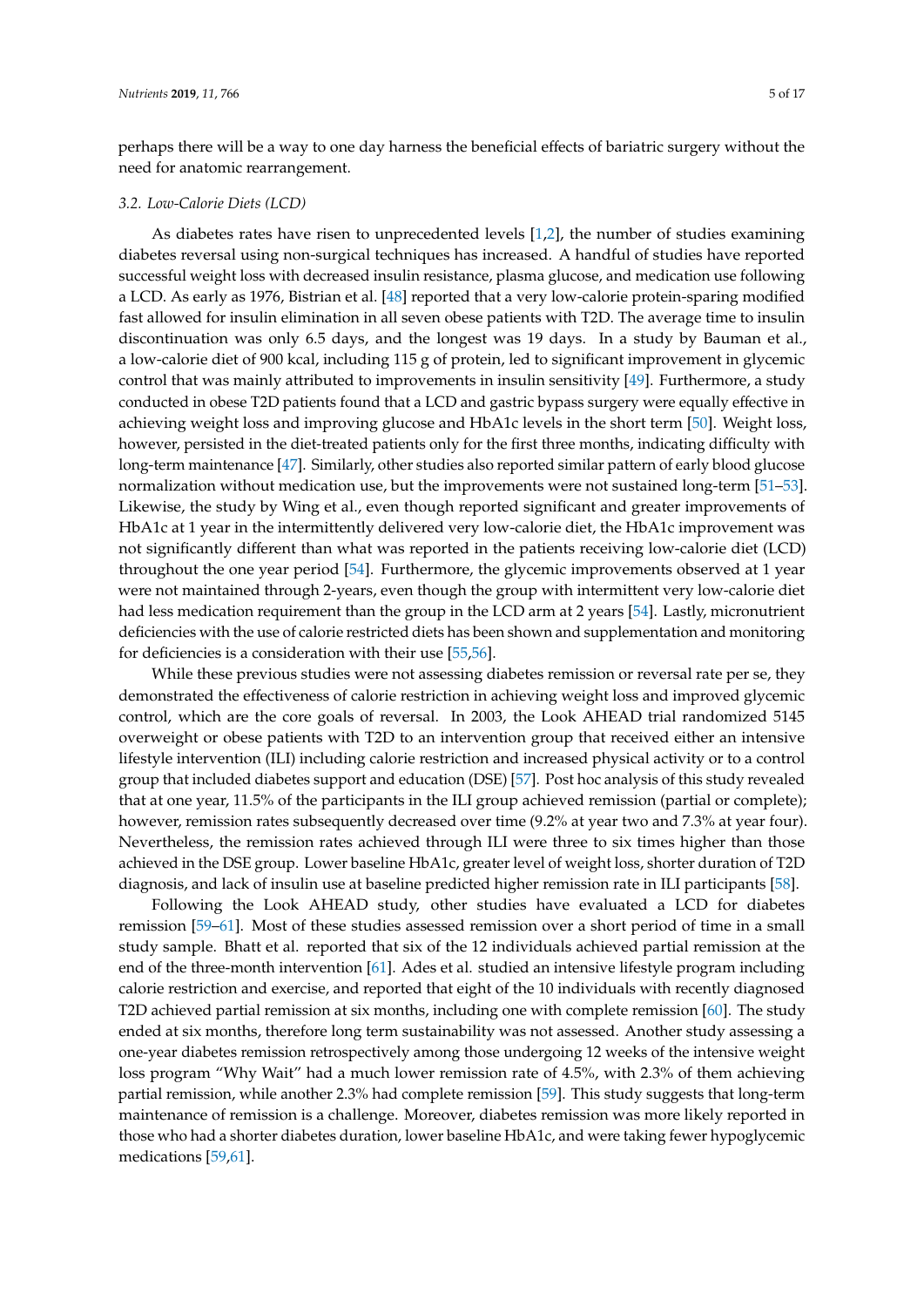An initial 2011 diabetes reversal study by Taylor and colleagues showed that a very low-calorie diet of 600 Kcal/day not only normalized glucose, HbA1c, and hepatic insulin sensitivity levels within a week, but also led to decreased hepatic and pancreatic triacylglycerol content and normalization of the insulin response within eight weeks [\[62\]](#page-13-2). At 12 weeks post-intervention, many of the improvements were maintained, but over a quarter of the patients had an early recurrence of diabetes. Further, average weight regain during the 12 weeks post-intervention was 20% [\[62\]](#page-13-2). As a follow-up to the 2011 study, the same group performed a larger and longer study with eight weeks of a very low-calorie meal replacement (624–700 kcal/day) followed by two weeks of solid food replacement and a weight maintenance program of up to six months [\[63\]](#page-13-3). In this study, those who achieved a fasting blood glucose of <7 mmol/L (<126 mg/dL) were categorized as responders, while others were categorized as non-responders. At six months, 40% of participants who initially responded to the intervention were still in T2D remission which was defined by achieving a fasting plasma glucose of <7mmol/L; the majority of those who remitted  $(60\%)$  had a shorter diabetes duration  $(4$  years)  $[63]$ .

These short-term studies were the foundation for a community-based cluster-randomized clinical trial called DiRECT (Diabetes Remission Clinical Trial). DiRECT enrolled a sample of 306 relatively healthy participants with T2D (people on insulin or with a diabetes duration longer than six years were excluded) [\[64\]](#page-13-4) (Figure [1\)](#page-8-0). They were cluster randomized to either standard diabetes care or an intervention using low-calorie meal replacement diet (825–853 kcal/day) for three to five months, followed by stepwise food re-introduction and a long-term weight maintenance program. At one-year follow-up, 46% of patients met the study criteria of diabetes remission (HbA1c <6.5% without antiglycemic medications) [\[64\]](#page-13-4) and at two years the remission rate was 36% [\[65\]](#page-13-5). The DiRECT study has extended their follow-up an additional three years to assess the long-term impact on remission.

Taken together, evidence suggests that a LCD is effective in reversing diabetes in the short term up to two years, and its effectiveness was predominantly demonstrated in those with shorter duration since diabetes diagnosis. It is important to note that a substantial level of calorie restriction is needed to generate a sufficient level of weight loss for reversing diabetes. Short-term intervention with moderate energy restriction and metformin for modest weight loss was not as effective in reversing diabetes as compared to standard diabetes care [\[66\]](#page-13-6). Lifestyle intervention with severe energy restriction may have some deleterious effect on the body composition and physiology, which poses a concern for long-term health [\[67\]](#page-13-7). Furthermore, long-term achievement of diabetes remission, adherence to the diet, and weight loss maintenance after the diet remain a challenge. Studies have also suggested that physiological and metabolic adaptation of the body in response to caloric restriction may shift energy balance and hormonal regulation of weight toward weight regain after weight loss [\[67,](#page-13-7)[68\]](#page-13-8). Thus, it is crucial that future studies are directed towards assessing the long-term sustainability of diabetes remission led by LCD and feasibility of this diet on the physiological adaptation and body composition changes.

#### *3.3. Carbohydrate-Restricted Diets (LC)*

Before the discovery of insulin in 1921, low carbohydrate (LC) diets were the most frequently prescribed treatment for diabetes [\[69,](#page-13-9)[70\]](#page-13-10). The paradigm shifted both with the development of exogenous insulin and later with the emergence of the low-fat diet paradigm. A diet low in fat, which by default is high in carbohydrate, became the standard recommendation in guidelines around the globe [\[71\]](#page-13-11). Rather than preventing elevations in glucose, the goal became maintenance of blood sugar control via the increased use of glycemic control medications, including insulin [\[72\]](#page-13-12). Over the last decade, clinical studies have begun to resurrect the pre-insulin LC dietary approach. In response to the new evidence on the efficacy of carbohydrate restriction, low-carbohydrate has recently been endorsed as an eating pattern by the ADA and the European Association for the Study of Diabetes (EASD) [\[5](#page-10-2)[,73\]](#page-13-13). In addition, the Veterans Affairs/Department of Defense (VA/DOD) guidelines now recommend carbohydrate restriction as low as 14% of energy intake in its most recent guidelines for treatment of diabetes (VA) [\[74\]](#page-13-14).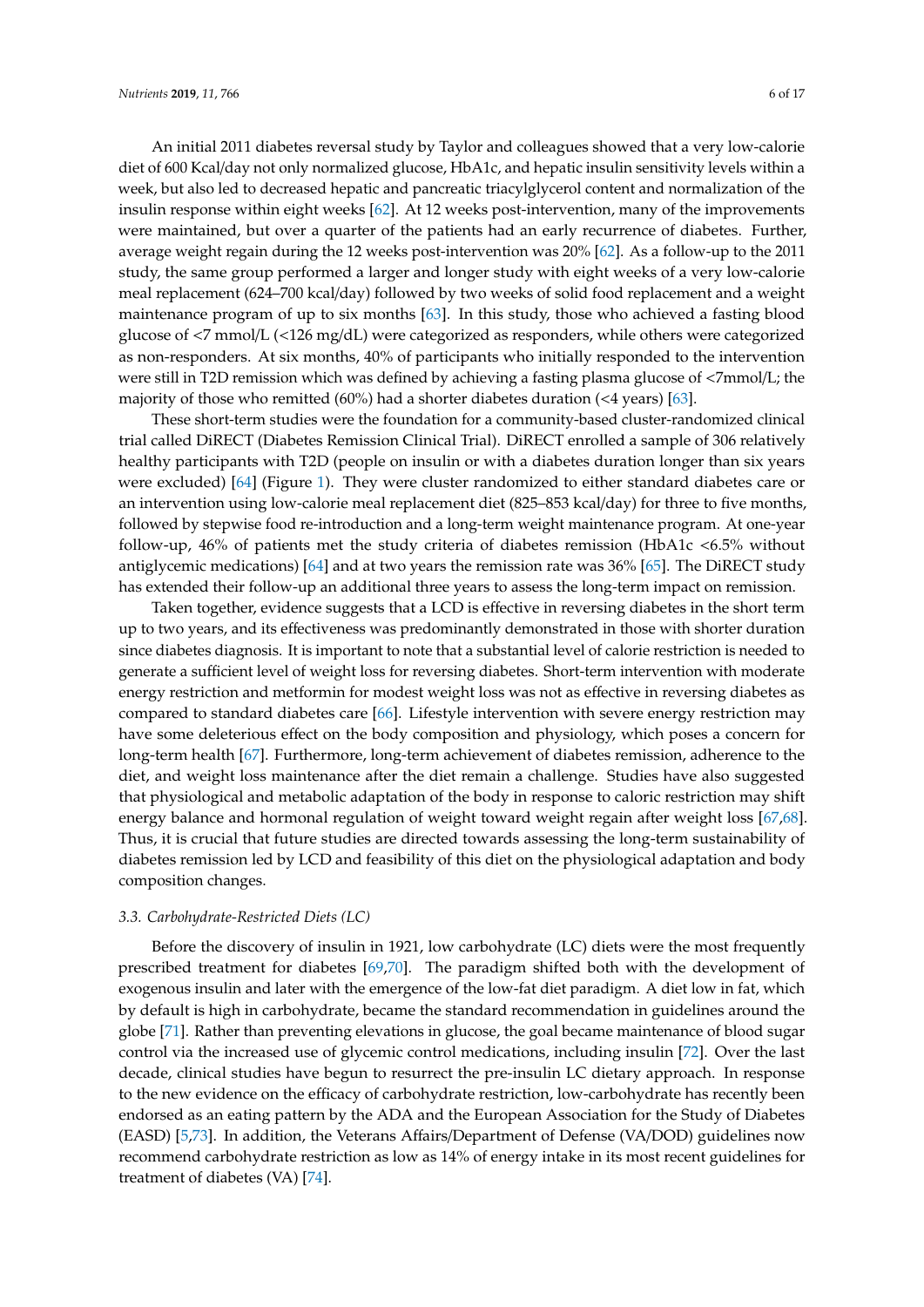LC diets are based on macronutrient changes rather than a focus on calorie restriction [\[75\]](#page-13-15). Although the exact definition varies, a low-carbohydrate diet usually restricts total carbohydrates to less than 130 grams per day, while a very low-carbohydrate or ketogenic diet usually restricts total carbohydrates to as low as 20–30 grams per day. Protein consumption is generally unchanged from a standard ADA diet (around 20% of intake), with the remaining energy needs met by fat from either the diet or mobilized body fat stores. Carbohydrate sources are primarily non-starchy vegetables with some nuts, dairy, and limited fruit [\[75\]](#page-13-15).

A total of 32 separate trials examining carbohydrate restriction as a treatment for T2D were found when our search was performed [\[76–](#page-13-16)[108\]](#page-15-0). However, for reasons that may include varied levels of carbohydrate restriction and differing levels of support given, not all studies had results that would be consistent with diabetes reversal. A number of shorter-term trials have found a significant between-group advantage of a low-carbohydrate intervention for T2D [\[80,](#page-14-0)[84](#page-14-1)[,92](#page-14-2)[,97\]](#page-15-1). Data from longer-term trials are limited, and in some follow-up studies, the between-group advantage seen initially was lost or reduced, although it often remains significantly improved from baseline. This raises the question of long-term sustainability using this approach. Due to heterogeneity in methodology and definition of carbohydrate restriction, the ability to fully examine T2D reversal based on the existing studies is limited. Based upon a recent systematic review of LC, it appears that the greatest improvements in glycemic control and greatest medication reductions have been associated with the lowest carbohydrate intake [\[109\]](#page-15-2). In consideration of these limitations, it appears important to assess the level of carbohydrate restriction, support or other methods given to encourage sustainability, and length of follow-up.

A study comparing an ad libitum very low-carbohydrate (<20 g total) diet to an energy-restricted low-glycemic diet in T2D found greater reduction in HbA1c, weight, and insulin levels in the low-carbohydrate arm [\[89\]](#page-14-3). Additionally, 95% of participants in the low-carbohydrate arm reduced or eliminated glycemic control medications, compared to 62% in the low glycemic index arm at 24 weeks. Instruction was given in a one-time session with a dietician and included take-home materials for reference. A slightly longer study (34 weeks) trial [\[85\]](#page-14-4) found that a very low-carbohydrate ketogenic diet intervention (20–50 g net carbs per day) resulted in HbA1c below the threshold for diabetes in 55% of the patients, compared to 0% of patients in the low-fat arm. The education sessions were all online and included behavior modification strategies and mindful eating which was aimed to address binge eating. New lessons were emailed to the patients weekly for the first 16 weeks and then every two weeks for the remainder of the study.

A small (34 participants) one-year study of an ad libitum, very low-carbohydrate diet compared to a calorie-restricted moderate carbohydrate diet found a significant reduction in HbA1c between groups favoring the low-carbohydrate arm [\[86\]](#page-14-5). At one year, 78% of participants who began the trial with a HbA1c above 6.5% no longer met the cutoff for the diagnosis of diabetes, no longer required any non-metformin medication, and significantly reduced or eliminated metformin. Total kilocalorie intake was not significantly different between the two groups, even with moderate carbohydrate restriction. Despite equal energy intake, the low carbohydrate group lost significantly more weight and had improved glycemic control, which indicates a potential mechanistic role for carbohydrate restriction itself. The support given was 19 classes over the 12-month period, tapering in frequency over time.

Another one-year trial [\[76\]](#page-13-16) found significant HbA1c reduction in the subset of patients with diabetes (*n* = 54) assigned to an ad libitum low-carbohydrate diet (<30 total grams per day), compared to an energy-restricted low-fat diet. These results remained significant after adjusting the model for weight loss, indicating an effect of the carbohydrate reduction itself. The support given was four weekly sessions during the first month, followed by monthly sessions for the remaining 11 months.

A metabolic ward study on 10 patients with T2D [\[96\]](#page-15-3) found that 24-h glucose curves normalized within two weeks on a very low-carbohydrate diet (<21 g total per day). This was in addition to medication reduction and elimination including insulin and sulfonylureas After accounting for body water changes, the average weight loss during the two-week period was 1.65 kg (average of <2% total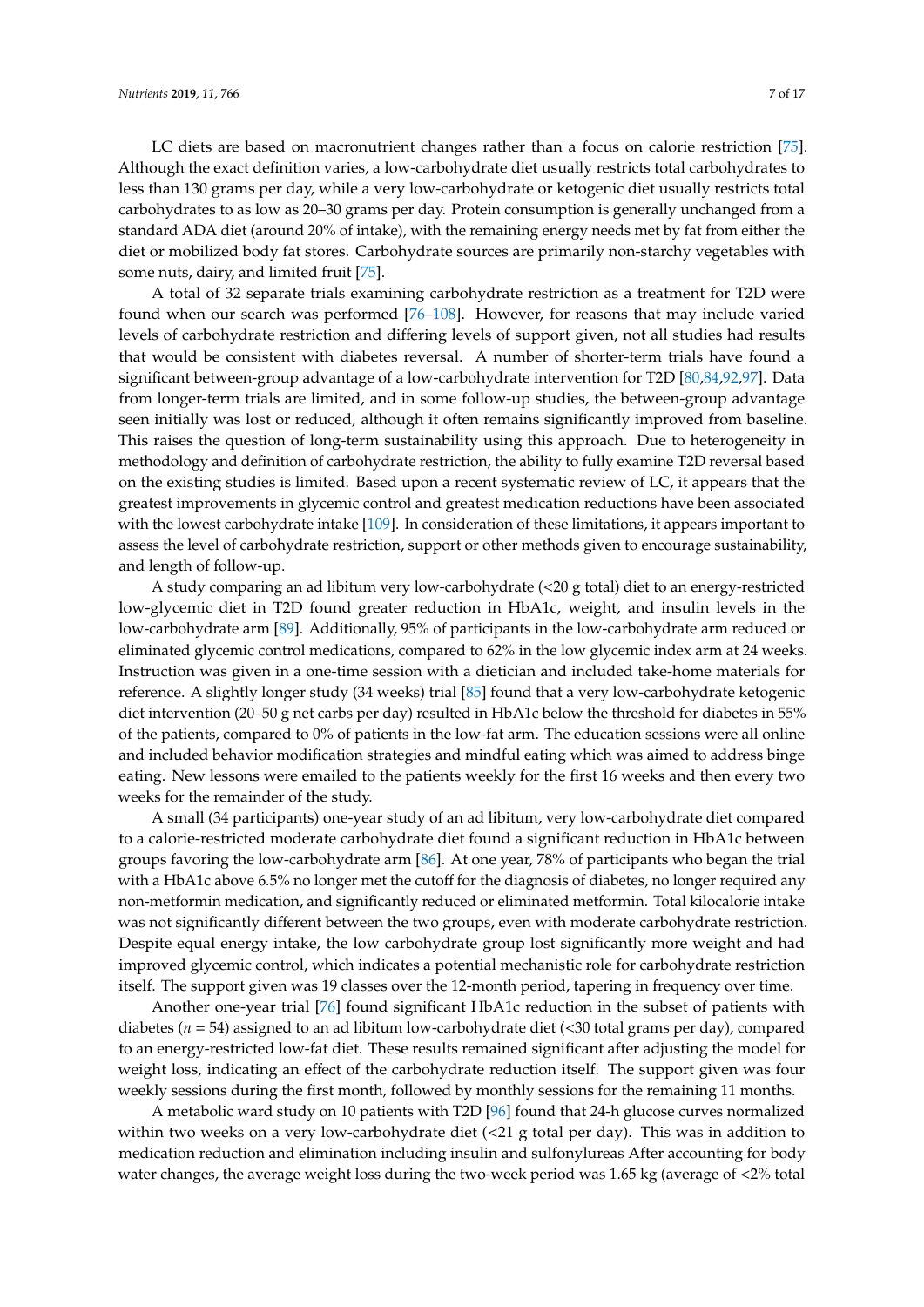body weight which is similar to the results of bariatric surgery, where normoglycemia is seen prior to significant weight loss. Interestingly, despite the diet being ad libitum other than the carbohydrate limit, the average energy intake decreased by 1000 kcal per day. Assuming no further change in glycemic control, HbA1c would be 5.6% after eight weeks, which would represent a reduction of 23% from baseline. The fact that HbA1c reductions were greater than in other, longer-term outpatient studies may indicate that support of dietary changes is the key to longer-term success.

In our published trial providing significant support through the use of a continuous care intervention (CCI), we examined using a low-carbohydrate diet aimed at inducing nutritional ketosis in patients with T2D (*n* = 262), compared with usual care T2D patients (*n* = 87) [\[98\]](#page-15-4) (Figure [1\)](#page-8-0). At one year, the HbA1c decreased by 1.3% in the CCI, with 60% of completers achieving a HbA1c below 6.5% without hypoglycemic medication (not including metformin). Overall, medications were significantly reduced, including complete elimination of sulfonylureas and reduction or elimination of insulin therapy in 94% of users. Most cardiovascular risk factors showed significant improvement [\[110\]](#page-15-5). The one-year retention rate was 83%, which indicates that a non-calorie-restricted, low-carbohydrate intervention can be sustained. Improvements were not observed in the usual care patients. The newly released two-year results of this trial [\[106\]](#page-15-6) show sustained improvements in normoglycemia, with 54% of completers maintaining HbA1c below 6.5% without medication or only on metformin. The retention rate at two years was 74%, further supporting the sustainability of this dietary intervention for diabetes reversal. Weight loss of 10% was seen at 2-years despite no intentional caloric restriction instruction. Additionally, this trial involved participants with a much longer duration of diabetes (8.4 years on average) than other nutrition trial interventions [\[58,](#page-12-16)[64,](#page-13-4)[65\]](#page-13-5) and did not exclude anyone taking exogenous insulin. As duration of T2D and insulin use have both been identified to be negative factors in predicting remission after bariatric surgery [\[111,](#page-15-7)[112\]](#page-16-0), the 2-year results of this trial may be even more significant.

It is interesting to note that most studies utilize ad libitum intake in the carbohydrate-restricted arm. Despite this, in studies that have tracked energy intake, spontaneous calorie restriction has occurred [\[113](#page-16-1)[,114\]](#page-16-2). In many trials where energy intake has been prescribed or weight loss has been equal, an advantage has been seen in glycemic control, weight, or both in the low-carbohydrate arm [\[86](#page-14-5)[,91](#page-14-6)[,107\]](#page-15-8). A better understanding of the role that caloric intake, whether prescribed or spontaneous, plays in the overall success is important. In cases of spontaneous energy intake reduction, elucidating the specific mechanism behind this reduction would help in the overall personalization of this approach.

Multiple studies have evaluated side effects or potential complications of carbohydrate restriction. The diet has been found to be safe and well tolerated although long term hard outcome data is lacking and should be a focus of future research. A transient rise in uric acid early in very low-carbohydrate restriction without an associated increase in gout or kidney stones has been documented [\[84,](#page-14-1)[98,](#page-15-4)[100\]](#page-15-9). Blood urea nitrogen (BUN) has been found to increase and decrease in different studies without an associated change in kidney function [\[87](#page-14-7)[,98](#page-15-4)[,100](#page-15-9)[,115](#page-16-3)[,116\]](#page-16-4). Recently, bone mineral density has been found to be unchanged despite significant weight loss after two years of a ketogenic diet intervention in patients with T2D [\[108\]](#page-15-0). While most studies show an improvement or no change in LDL-C levels in patients with T2D on a low-carbohydrate diet, there have been two studies that have found an increase in LDL-C in participants with T2D [\[99](#page-15-10)[,111\]](#page-15-7). In one of the studies that found an increase in calculated LDL-C, a non-significant reduction in measured ApoB lipoproteins and unchanged non-HDL cholesterol were seen. Monitoring LDL-C or a measured value of potentially atherogenic lipoproteins such as ApoB should be considered. Lastly, micronutrient deficiency has been seen with a carbohydrate restricted diet, supplementation and monitoring should be given consideration with this intervention [\[56\]](#page-12-14).

Although the use of very low-carbohydrate diets for diabetes reversal shows promising results, the lack of longer-term follow-up studies remains a limitation. Follow up is limited to two years, and therefore longer-term studies are needed to determine the sustainability of the metabolic improvements. Determining the appropriate method of support may be a key to the overall success with disease reversal.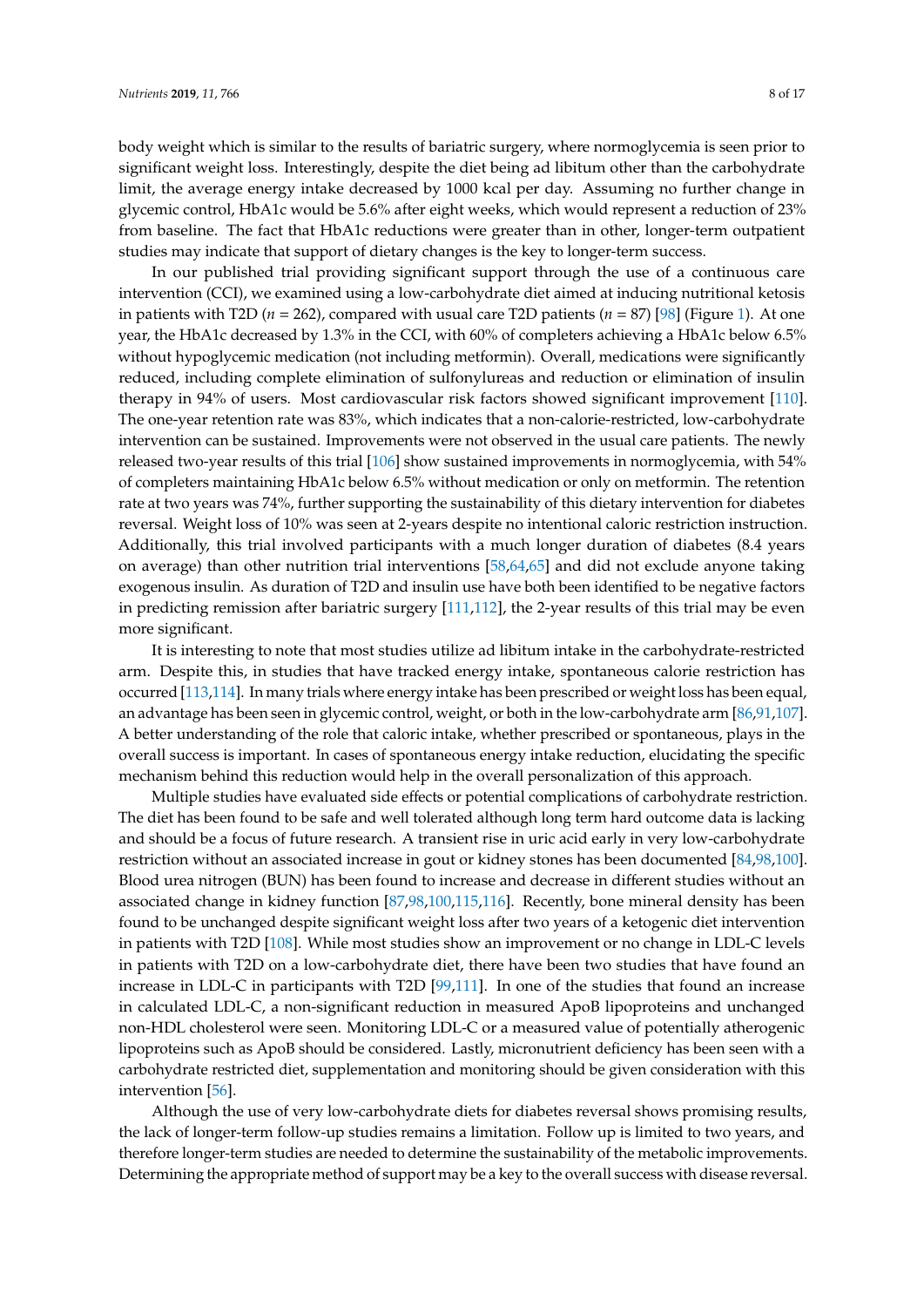<span id="page-8-0"></span>







Figure 1. (A) Mean changes of hemoglobin A1c (HbA1c) from baseline to last published date for each study retrieved to represent the three methods of reversal; (B) mean changes of weight from baseline to last published date for each studies retrieved to represent the three methods of reversal. Note: We last published date for each studies retrieved to represent the three methods of reversal. Note: We<br>chose these three studies to represent the three methods of reversal based on publication date and relevance to diabetes reversal. Note that baseline characteristics differ. Surgery trial examined by sleeve gastrectomy and Roux-en-Y gastric bypass separately and were represented as sleeve and bypass in the graph. Surgery: STAMPEDE [\[34](#page-11-16)[,35\]](#page-11-10). Low-calorie diets (LCD): DIRECT [\[65,](#page-13-5)[66\]](#page-13-6); carbohydrate restriction (LC): IUH [\[99](#page-15-10)[,107\]](#page-15-8).

## **4. Summary**

Additional evidence has become available in recent years suggesting that diabetes reversal is a possible alternative to consider in place of traditional diabetes treatment and management. In this paper, we provide a review of three methods that have been shown to successfully reverse type 2 diabetes. The current body of evidence suggests that bariatric surgery is the most effective method for overall efficacy and prolonged remission, even though concerns associated with surgical complications, treatment cost and complete lifestyle modification after surgery remain challenges for wide adoption of this approach. While both the LCD and LC dietary approaches are convincing for reversing diabetes in the short term (up to two years), long term maintenance of diabetes remission is still unproven. There are limited available data supporting long term maintenance of weight loss and its associated glycemic improvements in response to LCD; similarly, long-term adherence to a low carbohydrate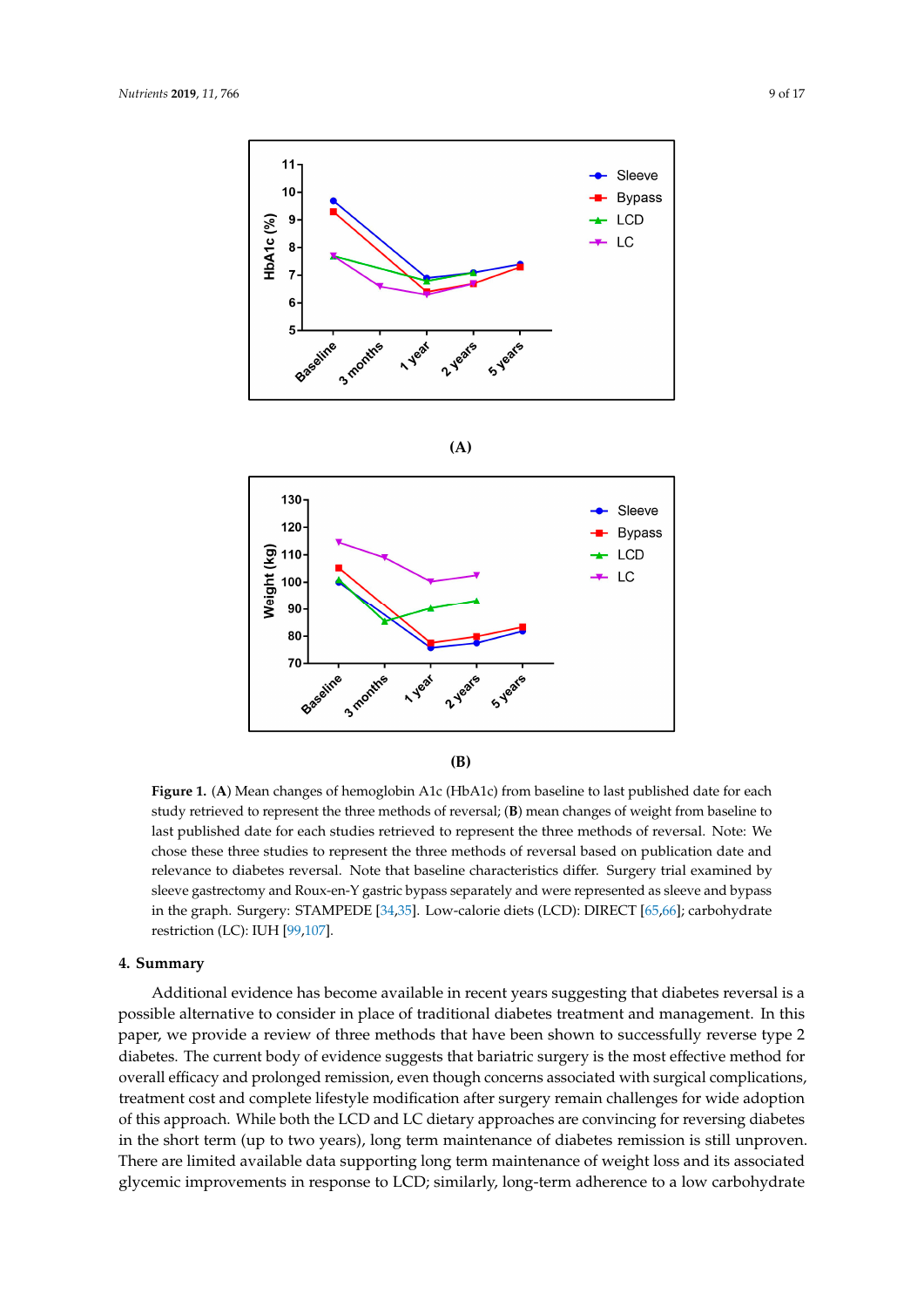diet will likely remain an obstacle without the development of proper patient education and optimal support for long-term behavioral change. Moreover, research in understanding the mechanism of diabetes reversibility in all three approaches and its overlapping mechanistic pathways are lacking; this is an area for future research emphasis.

There are similar identified negative predictors of remission for all three approaches. These factors include longer diabetes duration and increased severity, lower BMI, advanced age, poor glycemic control, and low C-peptide levels (indicating decreased endogenous insulin production) [\[117\]](#page-16-5). Further exploration into the heterogeneity of these factors will help personalize the approach, determine realistic goals for each patient, and should be considered during treatment discussions. Ongoing research into algorithm development will be helpful in this regard.

## **5. Conclusions**

Overall, as a society we can no longer afford or tolerate the continued rising rates of diabetes. Despite many barriers within the healthcare system as a whole, providers are responsible on a daily basis for the lives of patients caught up in this unprecedented epidemic. The current standard of care may be suitable for some, but others would surely choose reversal if they understood there was a choice. The choice can only be offered if providers are not only aware that *reversal is possible* but have the education needed to review these options in a patient-centric discussion.

**Author Contributions:** Conceptualization, S.J.H. and S.J.A. Investigation, S.J.H., V.M.G., T.L.H., S.J.A. Writing—original draft, S.J.H., V.M.G., S.J.A. Writing—review and editing, S.J.H., V.M.G., T.L.H., S.J.A. All authors approved of the final manuscript.

**Acknowledgments:** We thank James McCarter and Stephen Phinney for their edits, which greatly improved the manuscript.

**Conflicts of Interest:** S.J.H. is an employee and shareholder of Virta Health, a for-profit company that provides remote diabetes care using a low-carbohydrate nutrition intervention, and serves as an advisor for Atkins Corp. V.M.G. has no conflicts of interest to declare. T.L.H. is an employee of Virta Health. S.J.A. is an employee and shareholder of Virta Health.

## **Abbreviations:**

| C             | carbohydrate restriction                       |
|---------------|------------------------------------------------|
| DSS-II        | Diabetes Surgery Summit                        |
| RYGB          | Roux-en-Y Gastric Bypass                       |
| SG            | <b>Sleeve Gastrectomy</b>                      |
| <b>CCK</b>    | cholecystokinin                                |
| <b>PYY</b>    | peptide-tyrosine-tyrosine                      |
| $GLP-1$       | glucagon-like peptide 1                        |
| LABS-2        | Longitudinal Assessment of Bariatric Surgery 2 |
| LCD           | low-calorie diet                               |
| <b>IMT</b>    | intensive medical intervention                 |
| <b>DiRECT</b> | Diabetes Remission Clinical Trial              |
| ASD           | European Association for the Study of Diabetes |
| VA/DOD        | Veterans Affairs/Department of Defense         |

## **References**

- <span id="page-9-0"></span>1. International Diabetes Federation. In *IDF Diabetes Atlas*, 8th ed.; International Diabetes Federation: Brussels, Belgium, 2017.
- <span id="page-9-1"></span>2. Centers for Disease Control and Prevention. National Diabetes Statistics Report, 2017. Available online: https://www.cdc.gov/diabetes/pdfs/data/statistics/[national-diabetes-statistics-report.pd](https://www.cdc.gov/diabetes/pdfs/data/statistics/national-diabetes-statistics-report.pd) (accessed on 1 February 2019).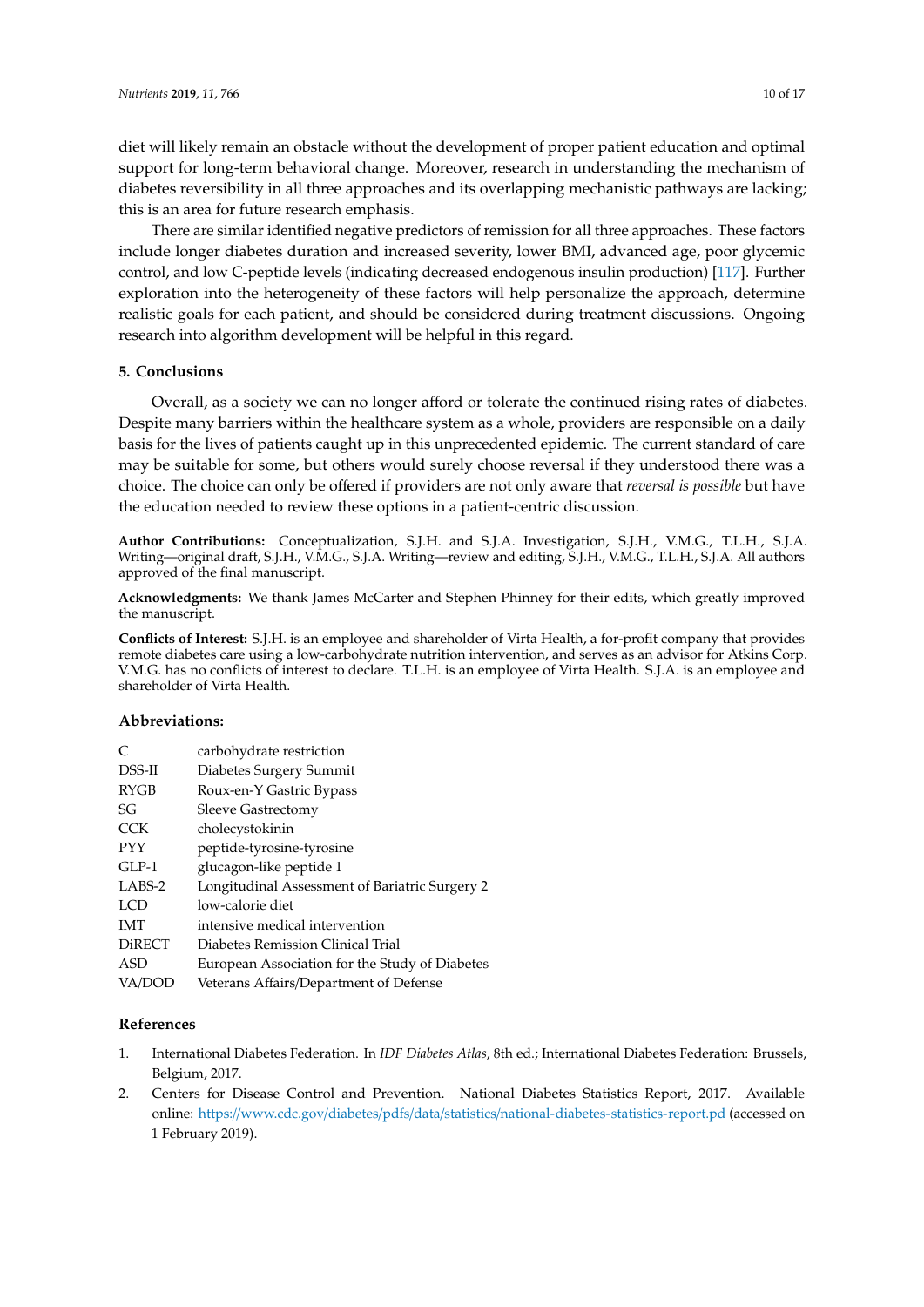- <span id="page-10-0"></span>3. Home, P.; Riddle, M.; Cefalu, W.T.; Bailey, C.J.; Del Prato, S.; Leroith, D.; Schemthaner, G.; van Gaal, L.; Raz, I. Insulin therapy in people with Type 2 diabetes: Opportunities and challenges. *Diabetes Care* **2014**, *37*, 1499–1508. [\[CrossRef\]](http://dx.doi.org/10.2337/dc13-2743) [\[PubMed\]](http://www.ncbi.nlm.nih.gov/pubmed/24855154)
- <span id="page-10-1"></span>4. World Health Organization. Global Report on Diabetes. 2016. Available online: https://[www.who.int](https://www.who.int/diabetes/publications/grd-2016/en/)/ diabetes/[publications](https://www.who.int/diabetes/publications/grd-2016/en/)/grd-2016/en/ (accessed on 1 February 2019).
- <span id="page-10-2"></span>5. Davies, M.J.; D'Alessio, D.A.; Fradkin, J.; Kernan, W.N.; Mathieu, C.; Mingrone, G.; Rossing, P.; Tsapas, A.; Wexler, D.J.; Buse, J.B. Management of hyperglycemia in Type 2 diabetes, 2018. A consensus report by the American Diabetes Association (ADA) and the European Association for the Study of Diabetes (EASD). *Diabetes Care* **2018**, *41*, 2669–2701. [\[CrossRef\]](http://dx.doi.org/10.2337/dci18-0033) [\[PubMed\]](http://www.ncbi.nlm.nih.gov/pubmed/30291106)
- <span id="page-10-3"></span>6. Ramos-Levi, A.M.; Cabrerizo, L.; Matia, P.; Sanchez-Pernaute, A.; Torres, A.J.; Rubio, M.A. Which criteria should be used to define type 2 diabetes remission after bariatric surgery. *BMC Surgery* **2013**, *13*, 8. [\[CrossRef\]](http://dx.doi.org/10.1186/1471-2482-13-8) [\[PubMed\]](http://www.ncbi.nlm.nih.gov/pubmed/23537494)
- <span id="page-10-4"></span>7. Xiang, A.H.; Trigo, E.; Martinez, M.; Katkhouda, N.; Beale, E.; Wang, X.; Wu, J.; Chow, T.; Montgomery, C.; Nayak, K.S.; et al. Impact of gastric banding versus metformin on β-cell function in adults with impaired glucose tolerance or mild type 2 diabetes. *Diabetes Care* **2018**, *41*, 2544–2551. [\[CrossRef\]](http://dx.doi.org/10.2337/dc18-1662)
- <span id="page-10-5"></span>8. Diabetes Prevention Program Research Group. Long-term effects of metformin on diabetes prevention: Identification of subgroups that benefited most in the diabetes prevention program and diabetes prevention outcomes study. *Diabetes Care* **2019**, dc181970. [\[CrossRef\]](http://dx.doi.org/10.2337/dc18-1970)
- <span id="page-10-6"></span>9. Buse, J.B.; Caprio, S.; Cefalu, W.T.; Ceriello, A.; Del Prato, S.; Inzucchi, S.E.; McLaughlin, S.; Phillips, G.L., II; Robertson, R.P.; Rubino, F.; et al. How do we define cure of diabetes? *Diabetes Care* **2009**, *32*, 2133–2135. [\[CrossRef\]](http://dx.doi.org/10.2337/dc09-9036)
- <span id="page-10-7"></span>10. Karter, A.J.; Nundy, S.; Parker, M.M.; Moffet, H.H.; Huang, E.S. Incidence of remission in adults with Type 2 diabetes: The Diabetes & Aging Study. *Diabetes Care* **2014**, *37*, 3188–3195.
- <span id="page-10-8"></span>11. Steven, S.; Carey, P.E.; Small, P.K.; Taylor, R. Reversal of Type 2 diabetes after bariatric surgery is determined by the degree of achieved weight loss in both short- and long-duration diabetes. *Diabet Med.* **2015**, *32*, 47–53. [\[CrossRef\]](http://dx.doi.org/10.1111/dme.12567) [\[PubMed\]](http://www.ncbi.nlm.nih.gov/pubmed/25132043)
- <span id="page-10-9"></span>12. Rubino, F.; Nathan, D.; Eckel, R.H.; Schauer, P.R.; Alberti, K.G.; Zimmet, P.Z.; Del Prato, S.; Ji, L.; Sadikot, S.M.; Herman, W.H.; et al. Delegates of the 2nd Diabetes Surgery Summit. Metabolic surgery in the treatment algorithm for type 2 diabetes: A joint statement by International Diabetes Organizations. *Diabetes Care* **2016**, *39*, 861–877. [\[CrossRef\]](http://dx.doi.org/10.2337/dc16-0236)
- <span id="page-10-10"></span>13. Anhe, F.F.; Varin, T.V.; Schertzer, J.D.; Marette, A. The Gut Microbiota as a Mediator of Metabolic Benefits after Bariatric Surgery. *Can. J. Diabetes* **2017**, *41*, 439–447. [\[CrossRef\]](http://dx.doi.org/10.1016/j.jcjd.2017.02.002)
- <span id="page-10-14"></span>14. Medina, D.A.; Pedreros, J.P.; Turiel, D.; Quezada, N.; Pimentel, F.; Escalona, A.; Garrido, D. Distinct patterns in the gut microbiota after surgical or medical therapy in obese patients. *PeerJ* **2017**, *5*, e3443. [\[CrossRef\]](http://dx.doi.org/10.7717/peerj.3443)
- 15. Magouliotis, D.E.; Tasiopoulou, V.S.; Sioka, E.; Chatedaki, C.; Zacharoulis, D. Impact of Bariatric Surgery on Metabolic and Gut Microbiota Profile: A Systematic Review and Meta-analysis. *Obes. Surg.* **2017**, *27*, 1345–1357. [\[CrossRef\]](http://dx.doi.org/10.1007/s11695-017-2595-8)
- <span id="page-10-15"></span>16. Murphy, R.; Tsai, P.; Jullig, M.; Liu, A.; Plank, L.; Booth, M. Differential Changes in Gut Microbiota After Gastric Bypass and Sleeve Gastrectomy Bariatric Surgery Vary According to Diabetes Remission. *Obes. Surg.* **2017**, *27*, 917–925. [\[CrossRef\]](http://dx.doi.org/10.1007/s11695-016-2399-2) [\[PubMed\]](http://www.ncbi.nlm.nih.gov/pubmed/27738970)
- <span id="page-10-16"></span>17. Kaska, L.; Sledzinski, T.; Chomiczewska, A.; Dettlaff-Pokora, A.; Swierczynski, J. Improved glucose metabolism following bariatric surgery is associated with increased circulating bile acid concentrations and remodeling of the gut microbiome. *World J. Gastroenterol.* **2016**, *22*, 8698–8719. [\[CrossRef\]](http://dx.doi.org/10.3748/wjg.v22.i39.8698) [\[PubMed\]](http://www.ncbi.nlm.nih.gov/pubmed/27818587)
- 18. Penney, N.C.; Kinross, J.; Newton, R.C.; Purkayastha, S. The role of bile acids in reducing the metabolic complications of obesity after bariatric surgery: a systematic review. *Int. J. Obes. (Lond).* **2015**, *39*, 1565–1574. [\[CrossRef\]](http://dx.doi.org/10.1038/ijo.2015.115) [\[PubMed\]](http://www.ncbi.nlm.nih.gov/pubmed/26081915)
- <span id="page-10-11"></span>19. Sweeney, T.E.; Morton, J.M. The human gut microbiome: A review of the effect of obesity and surgically induced weight loss. *JAMA Surg.* **2013**, *148*, 563–569. [\[CrossRef\]](http://dx.doi.org/10.1001/jamasurg.2013.5)
- <span id="page-10-12"></span>20. Rubino, F.; Gagner, M. Potential of surgery for curing type 2 diabetes mellitus. *Ann. Surg.* **2002**, *236*, 554–559. [\[CrossRef\]](http://dx.doi.org/10.1097/00000658-200211000-00003)
- <span id="page-10-13"></span>21. Cohen, R.; Caravatto, P.P.; Correa, J.L.; Noujaim, P.; Petry, T.Z.; Salles, J.E.; Schiavon, C.A. Glycemic control after stomach-sparing duodenal-jejunal bypass surgery in diabetic patients with low body mass index. *Surg. Obes. Relat. Dis.* **2012**, *8*, 375–380. [\[CrossRef\]](http://dx.doi.org/10.1016/j.soard.2012.01.017)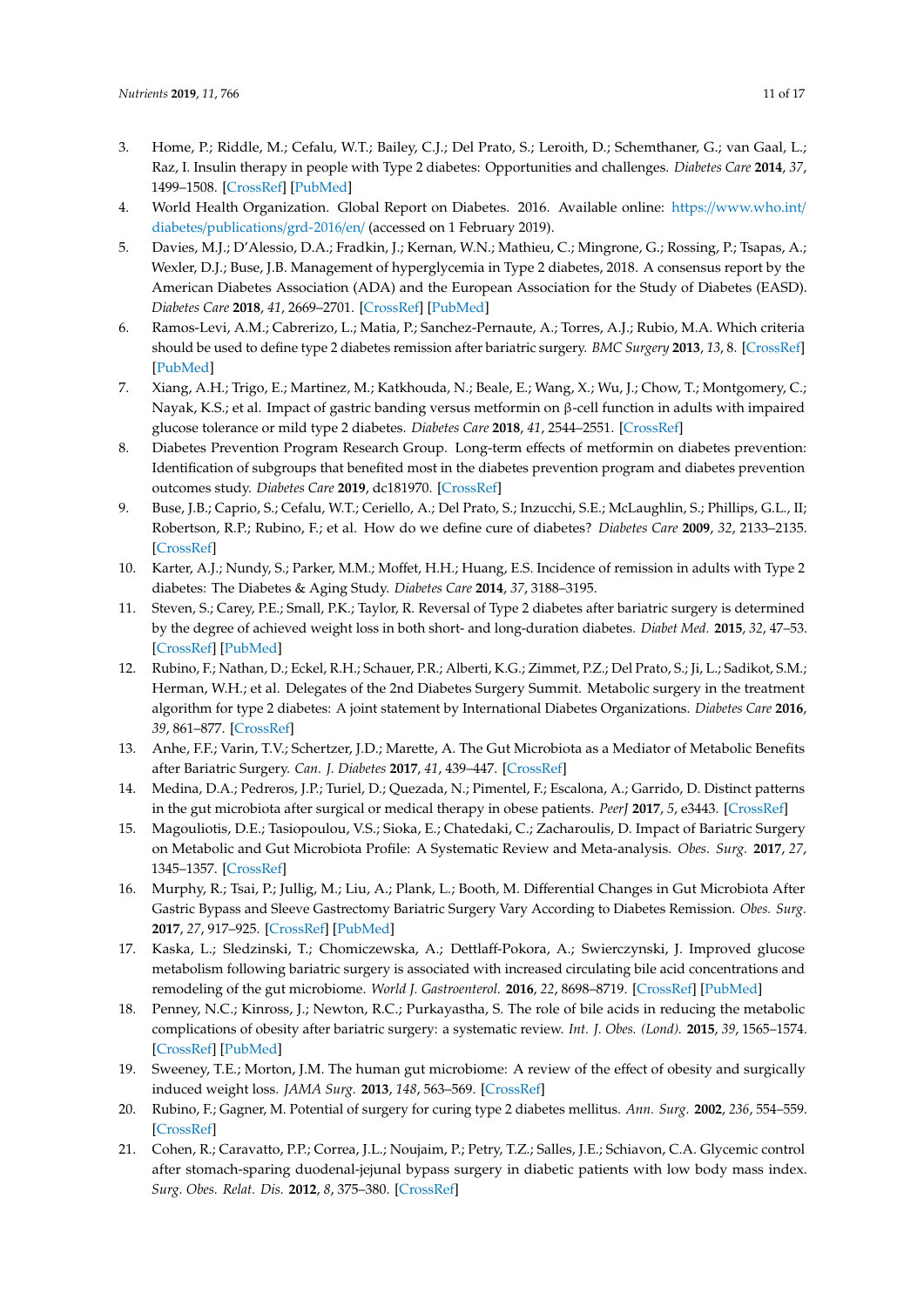- <span id="page-11-0"></span>22. Federico, A.; Dallio, M.; Tolone, S.; Gravina, A.G.; Patrone, V.; Romano, M.; Tuccillo, C.; Mozzillo, A.L.; Amoroso, V.; Misso, G.; et al. Gastrointestinal Hormones, Intestinal Microbiota and Metabolic Homeostasis in Obese Patients: Effect of Bariatric Surgery. *In Vivo* **2016**, *30*, 321–330.
- <span id="page-11-1"></span>23. Peat, C.M.; Kleiman, S.C.; Bulik, C.M.; Carroll, I.M. The Intestinal Microbiome in Bariatric Surgery Patients. *Eur. Eat. Disord. Rev.* **2015**, *23*, 496–503. [\[CrossRef\]](http://dx.doi.org/10.1002/erv.2400) [\[PubMed\]](http://www.ncbi.nlm.nih.gov/pubmed/26426680)
- <span id="page-11-2"></span>24. Sweeney, T.E.; Morton, J.M. Metabolic surgery: Action via hormonal milieu changes, changes in bile acids or gut microbiota? A summary of the literature. *Best Pract. Res. Clin. Gastroenterol.* **2014**, *28*, 727–740. [\[CrossRef\]](http://dx.doi.org/10.1016/j.bpg.2014.07.016)
- <span id="page-11-3"></span>25. Ma, I.T.; Madura, J.A. Gastrointestinal Complications after Bariatric Surgery. *Gastroenterol. Hepatol. (N Y).* **2015**, *11*, 526–535.
- <span id="page-11-4"></span>26. Rubino, F.; Schauer, P.R.; Kaplan, L.M.; Cummings, D.E. Metabolic surgery to treat type 2 diabetes: Clinical outcome and mechanisms of action. *Annu. Rev. Med.* **2010**, *61*, 393–411. [\[CrossRef\]](http://dx.doi.org/10.1146/annurev.med.051308.105148) [\[PubMed\]](http://www.ncbi.nlm.nih.gov/pubmed/20059345)
- 27. Abraham, A.; Ikramuddin, S.; Jahansouz, C.; Arafat, F.; Hevelone, N.; Leslie, D. Trends in bariatric surgery: Procedure selection, revisional surgeries, and readmissions. *Obes. Surg.* **2016**, *26*, 1371–1377. [\[CrossRef\]](http://dx.doi.org/10.1007/s11695-015-1974-2) [\[PubMed\]](http://www.ncbi.nlm.nih.gov/pubmed/26715330)
- 28. Tack, J.; Deloose, E. Complications of bariatric surgery: Dumping syndrome, reflux and vitamin deficiencies. *Best Prac. Res. Clin. Gastroenterol.* **2014**, *28*, 741–749. [\[CrossRef\]](http://dx.doi.org/10.1016/j.bpg.2014.07.010) [\[PubMed\]](http://www.ncbi.nlm.nih.gov/pubmed/25194187)
- <span id="page-11-5"></span>29. Eisenbarg, D.; Azagury, D.E.; Ghiassi, S.; Grover, B.T.; Ki, J.J. ASMBS position statement on postprandial hyperinsulinemic hypoglycemia after bariatric surgery. *Surg. Obes. Relat. Dis.* **2017**, *13*, 371–378. [\[CrossRef\]](http://dx.doi.org/10.1016/j.soard.2016.12.005)
- <span id="page-11-6"></span>30. Pories, W.J.; Mehaffey, J.H.; Staton, K.M. The surgical treatment of type two diabetes mellitus. *Surg Clin. N. Am.* **2011**, *91*, 821–836. [\[CrossRef\]](http://dx.doi.org/10.1016/j.suc.2011.04.008)
- <span id="page-11-7"></span>31. Purnell, J.Q.; Selzer, F.; Wahed, A.S.; Pender, J.; Pories, W.; Pomp, A.; Dakin, G.; Mitchell, J.; Garcia, L.; Staten, M.A.; et al. Type 2 Diabetes Remission Rates After Laparoscopic Gastric Bypass and Gastric Banding: Results of the Longitudinal Assessment of Bariatric Surgery Study. *Diabetes Care* **2016**, *39*, 1101–1107. [\[CrossRef\]](http://dx.doi.org/10.2337/dc15-2138) [\[PubMed\]](http://www.ncbi.nlm.nih.gov/pubmed/27289123)
- <span id="page-11-8"></span>32. Salminen, P.; Helmio, M.; Ovaska, J.; Juuti, A.; Leivonen, M.; Peromaa-Haavista, P.; Hurme, S.; Soinio, M.; Nuutila, P.; Victorzon, M. Effect of laparoscopic sleeve gastrectomy vs. laparoscopic Roux-en-Y gastric bypass on weight loss at 5 years among patients with morbid obesity: The SLEEVEPASS randomized clinical trial. *JAMA* **2018**, *319*, 241–254. [\[CrossRef\]](http://dx.doi.org/10.1001/jama.2017.20313) [\[PubMed\]](http://www.ncbi.nlm.nih.gov/pubmed/29340676)
- <span id="page-11-9"></span>33. Schauer, P.R.; Kashyap, S.R.; Wolski, K.; Brethauer, S.A.; Kirwan, J.P.; Pothier, C.E.; Thomas, S.; Abood, B.; Nissen, S.E.; Bhatt, D.L. Bariatric surgery versus medical therapy in obese patients with diabetes. *N. Engl. J. Med.* **2012**, *366*, 1567–1576. [\[CrossRef\]](http://dx.doi.org/10.1056/NEJMoa1200225)
- <span id="page-11-16"></span>34. Kashyap, S.R.; Bhatt, D.L.; Wolski, K.; Watanabe, R.M.; Abdul-Ghani, M.; Abood, B.; Pothier, C.E.; Brethauer, S.; Nissen, S.; Gupta, M.; et al. Metabolic effects of bariatric surgery in patients with moderate obesity and type 2 diabetes: Analysis of a randomized control trial comparing surgery with intensive medical treatment. *Diabetes Care* **2013**, *36*, 2175–2182. [\[CrossRef\]](http://dx.doi.org/10.2337/dc12-1596) [\[PubMed\]](http://www.ncbi.nlm.nih.gov/pubmed/23439632)
- <span id="page-11-10"></span>35. Schauer, P.R.; Bhatt, D.L.; Kirwan, J.P.; Wolski, K.; Aminian, A.; Brethauer, S.A.; Navaneethan, S.D.; Singh, R.P.; Pothier, C.E.; Nissen, S.E.; et al. Bariatric surgery versus intensive medical therapy for diabetes: 5-year outcomes. *N. Engl. J. Med.* **2017**, *376*, 641–651. [\[CrossRef\]](http://dx.doi.org/10.1056/NEJMoa1600869) [\[PubMed\]](http://www.ncbi.nlm.nih.gov/pubmed/28199805)
- <span id="page-11-11"></span>36. Doble, B.; Wordsworth, S.; Rogers, C.A.; Welbourn, R.; Byrne, J.; Blazeby, J.M.; By-Band-Sleeve Trial Management Group. What are the real procedural costs of bariatric surgery? A systematic literature review of published cost analyses. *Obes. Surg.* **2017**, *27*, 2179–2192. [\[CrossRef\]](http://dx.doi.org/10.1007/s11695-017-2749-8) [\[PubMed\]](http://www.ncbi.nlm.nih.gov/pubmed/28550438)
- <span id="page-11-12"></span>37. Warren, J.A.; Ewing, J.A.; Hale, A.L.; Blackhurst, D.W.; Bour, E.S.; Scott, J.D. Cost-effectiveness of bariatric surgery: Increasing the economic viability of the most effective treatment for type II diabetes mellitus. *Am. Surgeon.* **2015**, *81*, 807–811.
- <span id="page-11-13"></span>38. Klein, S.; Ghosh, A.; Cremieux, P.Y.; Eapen, S.; McGavock, T.J. Economic impact of the clinical benefits of bariatric surgery in diabetes patients with BMI ≥ 35kg/m<sup>2</sup> . *Obesity* **2011**, *19*, 581–587. [\[CrossRef\]](http://dx.doi.org/10.1038/oby.2010.199) [\[PubMed\]](http://www.ncbi.nlm.nih.gov/pubmed/20829800)
- <span id="page-11-14"></span>39. Picot, J.; Jones, J.; Colquitt, J.L.; Gospodarevskaya, E.; Loveman, E.; Baxter, L.; Clegg, A.J. The clinical effectiveness and cost-effectiveness of bariatric (weight loss) surgery for obesity: A systematic review and economic evaluation. *Health Technol. Assess.* **2009**, *13*, 1–190. [\[CrossRef\]](http://dx.doi.org/10.3310/hta13410)
- <span id="page-11-15"></span>40. Schiavo, L.; Pilone, V.; Rossetti, G.; Barbarisi, A.; Cesaretti, M.; Iannelli, A. A 4-Week Preoperative Ketogenic Micronutrient-Enriched Diet Is Effective in Reducing Body Weight, Left Hepatic Lobe Volume, and Micronutrient Deficiencies in Patients Undergoing Bariatric Surgery: A Prospective Pilot Study. *Obes. Surg.* **2018**, *28*, 2215–2224. [\[CrossRef\]](http://dx.doi.org/10.1007/s11695-018-3145-8)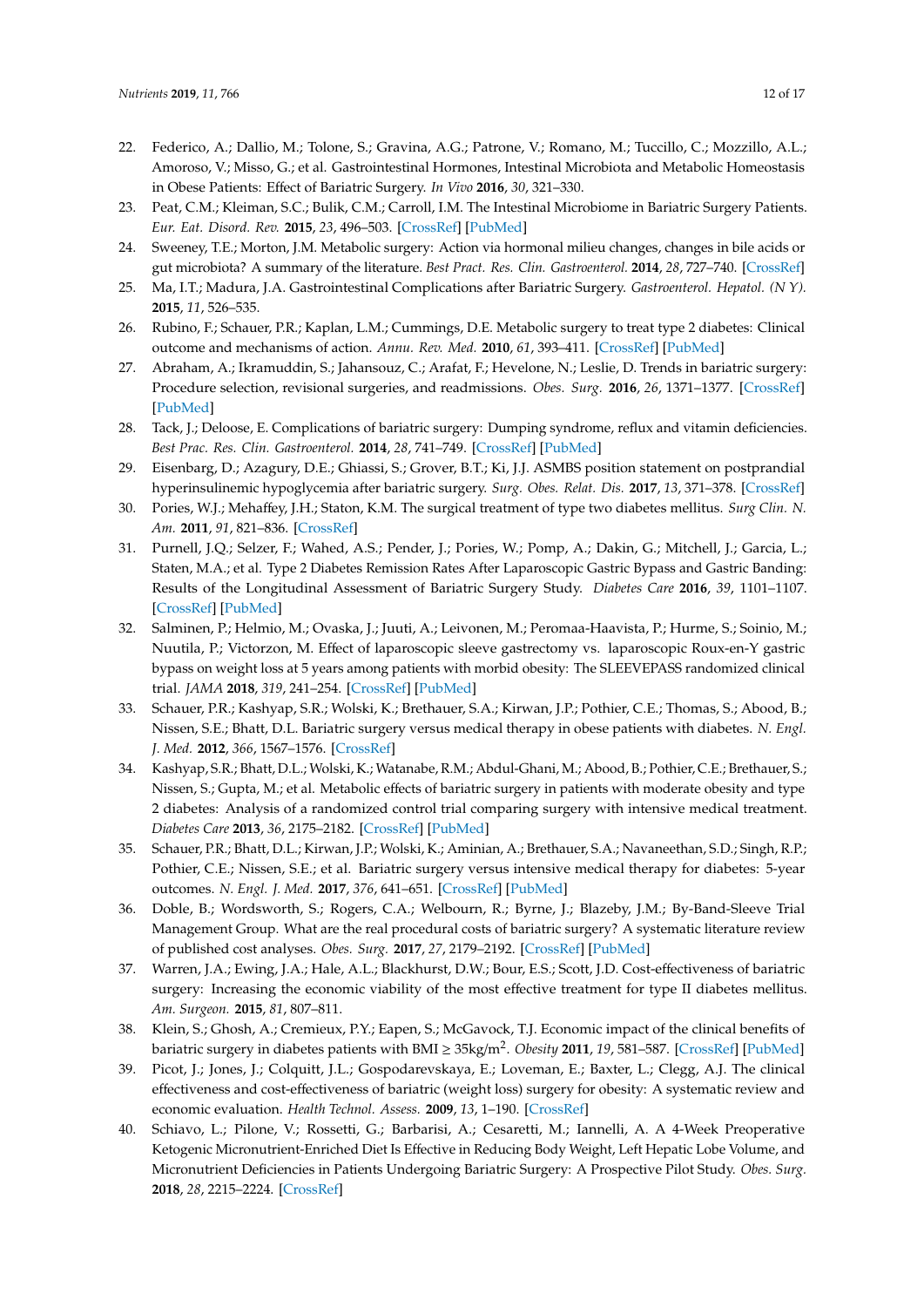- <span id="page-12-0"></span>41. Leonetti, F.; Campanile, F.C.; Coccia, F.; Capoccia, D.; Alessandroni, L.; Puzziello, A.; Coluzzi, I.; Silecchia, G. Very low-carbohydrate ketogenic diet before bariatric surgery: Prospective evaluation of a sequential diet. *Obes. Surg.* **2015**, *25*, 64–71. [\[CrossRef\]](http://dx.doi.org/10.1007/s11695-014-1348-1)
- <span id="page-12-1"></span>42. Gumbs, A.A.; Pomp, A.; Gagner, M. Revisional bariatric surgery for inadequate weight loss. *Obes. Surg.* **2007**, *17*, 1137–1145. [\[CrossRef\]](http://dx.doi.org/10.1007/s11695-007-9209-9)
- <span id="page-12-2"></span>43. Velapati, S.R.; Shah, M.; Kuchkuntla, A.R.; Abu-Dayyeh, B.; Grothe, K.; Hurt, R.T.; Mundi, M.S. Weight Regain After Bariatric Surgery: Prevalence, Etiology, and Treatment. *Curr. Nutr. Rep.* **2018**, *7*, 329–334. [\[CrossRef\]](http://dx.doi.org/10.1007/s13668-018-0243-0) [\[PubMed\]](http://www.ncbi.nlm.nih.gov/pubmed/30168043)
- <span id="page-12-3"></span>44. Shoar, S.; Nguyen, T.; Ona, M.A.; Reddy, M.; Anand, S.; Alkuwari, M.J.; Saber, A.A. Roux-end-Y gastric bypass reversal: A systematic review. *Surg. Obes. Relat. Dis.* **2016**, *12*, 1366–1372. [\[CrossRef\]](http://dx.doi.org/10.1016/j.soard.2016.02.023)
- <span id="page-12-4"></span>45. Bojsen-Moller, K.N. Mechanisms of improved glycemic control after Roux-en-Y gastric bypass. *Dan. Med. J.* **2015**, *62*, B5057. [\[PubMed\]](http://www.ncbi.nlm.nih.gov/pubmed/25872541)
- <span id="page-12-5"></span>46. Pories, W.J.; Swanson, M.S.; MacDonald, K.G.; Long, S.B.; Morris, P.G.; Brown, B.M.; Barakat, H.A.; de Ramon, R.A.; Israel, G.; Dolezal, J.M. Who would have thought it? An operation proves to be the most effective therapy for adult-onset diabetes mellitus. *Ann. Surg.* **1995**, *222*, 339–350. [\[CrossRef\]](http://dx.doi.org/10.1097/00000658-199509000-00011)
- <span id="page-12-6"></span>47. Sjostrom, L.; Lindroos, A.K.; Peltonen, M.; Torgerson, J.; Bouchard, C.; Carlsson, B.; Dahlgren, S.; Larsson, B.; Narbro, K.; Sjostrom, D.; et al. Lifestyle, diabetes and cardiovascular risk factors 10 years after bariatric surgery. *N. Engl. J. Med.* **2004**, *351*, 2683–2693. [\[CrossRef\]](http://dx.doi.org/10.1056/NEJMoa035622) [\[PubMed\]](http://www.ncbi.nlm.nih.gov/pubmed/15616203)
- <span id="page-12-7"></span>48. Bistrian, B.R.; Blackburn, G.L.; Flatt, J.P.; Sizer, J.; Scrimshaw, N.S.; Sherman, M. Nitrogen metabolism and insulin requirements in obese diabetic adults on a protein-sparing modified fast. *Diabetes* **1976**, *25*, 494–504. [\[CrossRef\]](http://dx.doi.org/10.2337/diab.25.6.494) [\[PubMed\]](http://www.ncbi.nlm.nih.gov/pubmed/1278601)
- <span id="page-12-8"></span>49. Bauman, W.A.; Schwartz, E.; Rose, H.G.; Eisenstein, H.N.; Johnson, D.W. Early and long term effects of acute caloric deprivation in obese diabetic patients. *Am. J. Med.* **1988**, *85*, 38–46. [\[CrossRef\]](http://dx.doi.org/10.1016/0002-9343(88)90500-1)
- <span id="page-12-9"></span>50. Hughes, T.A.; Gwynne, J.T.; Switzer, B.R.; Herbst, C.; White, G. Effects of caloric restriction and weight loss on glycemic control, insulin release and resistance, and atherosclerotic risk in obese patients with type II diabetes mellitus. *Am. J. Med.* **1984**, *77*, 7–17. [\[CrossRef\]](http://dx.doi.org/10.1016/0002-9343(84)90429-7)
- <span id="page-12-10"></span>51. Hammer, S.; Snel, M.; Lamb, H.J.; Jazet, I.M.; van der Meer, R.W.; Pijl, H.; Meinders, E.A.; Romijn, J.A.; de Roos, A.; Smit, J.W. Prolonged caloric restriction in obese patients with type 2 diabetes mellitus decreases myocardial triglyceride content and improves myocardial function. *J. Am. Coll. Cardiol.* **2008**, *52*, 1006–1012. [\[CrossRef\]](http://dx.doi.org/10.1016/j.jacc.2008.04.068)
- 52. Snel, M.; Jonker, J.T.; Hammer, S.; Kerpershoek, G.; Lamb, H.J.; Meinders, A.E.; Pijl, H.; de Roos, A.; Romijn, J.A.; Smit, J.W.A. Long-term beneficial effect of a 16-week very low calorie diet on pericardial fat in obese type 2 diabetes mellitus patients. *Obesity* **2012**, *20*, 1572–1576. [\[CrossRef\]](http://dx.doi.org/10.1038/oby.2011.390)
- <span id="page-12-11"></span>53. Paisey, R.B.; Harvey, P.; Rice, S.; Belka, I.; Bower, L.; Dunn, M.; Taylor, P.; Paisey, R.M. An intensive weight loss programme in established type 2 diabetes and controls: Effect on weight and atherosclerosis risk factors at 1 year. *Diabet. Med.* **1998**, *15*, 73–79. [\[CrossRef\]](http://dx.doi.org/10.1002/(SICI)1096-9136(199801)15:1<73::AID-DIA516>3.0.CO;2-F)
- <span id="page-12-12"></span>54. Wing, R.R.; Blair, E.; Marcus, M.; Epstein, L.H.; Harvey, J. Year-long weight loss treatment for obese patients with type II diabetes: Does including an intermittent very-low-calorie diet improve outcome? *Am. J. Med.* **1994**, *97*, 354–362. [\[CrossRef\]](http://dx.doi.org/10.1016/0002-9343(94)90302-6)
- <span id="page-12-13"></span>55. Damms-Machado, A.; Weser, G.; Bischoff, SC. Micronutrient deficiency in obese subjects undergoing low calorie diet. *Nutr. J.* **2012**, 11. [\[CrossRef\]](http://dx.doi.org/10.1186/1475-2891-11-34) [\[PubMed\]](http://www.ncbi.nlm.nih.gov/pubmed/22657586)
- <span id="page-12-14"></span>56. Gardner, C.D.; Kim, S.; Bersamin, A.; Dopler-Nelson, M.; Otten, J.; Oelrich, B.; Cherin, R. Micronutrient quality of weight-loss diets that focus on macronutrients: Results from the A to Z study. *Am. J. Clin. Nutr.* **2010**, *92*, 304–312. [\[CrossRef\]](http://dx.doi.org/10.3945/ajcn.2010.29468) [\[PubMed\]](http://www.ncbi.nlm.nih.gov/pubmed/20573800)
- <span id="page-12-15"></span>57. Ryan, D.H.; Espeland, M.A.; Foster, G.D.; Haffner, S.M.; Hubbard, V.S.; Johnson, K.C.; Kahn, S.E.; Knowler, W.C.; Yanovski, S.Z.; Look AHEAD Research Group. Look AHEAD (Action for Health in Diabetes): Design and methods for a clinical trial of weight loss for the prevention of cardiovascular disease in type 2 diabetes. *Control Clin Trials.* **2003**, *24*, 610–628. [\[PubMed\]](http://www.ncbi.nlm.nih.gov/pubmed/14500058)
- <span id="page-12-16"></span>58. Gregg, E.W.; Chen, H.; Wagenknecht, L.E.; Clark, J.M.; Delahanty, L.M.; Bantle, J.; Pownall, H.J.; Johnson, K.C.; Safford, M.M.; Kitabchi, A.E.; et al. Association of an intensive lifestyle intervention with remission of type 2 diabetes. *JAMA.* **2012**, *308*, 2489–2496. [\[CrossRef\]](http://dx.doi.org/10.1001/jama.2012.67929) [\[PubMed\]](http://www.ncbi.nlm.nih.gov/pubmed/23288372)
- <span id="page-12-17"></span>59. Mottalib, A.; Sakr, M.; Shehabeldin, M.; Hamdy, O. Diabetes remission after nonsurgical intensive lifestyle intervention in obese patients with Type 2 diabetes. *J. Diabetes Res.* **2015**, 468704. [\[CrossRef\]](http://dx.doi.org/10.1155/2015/468704)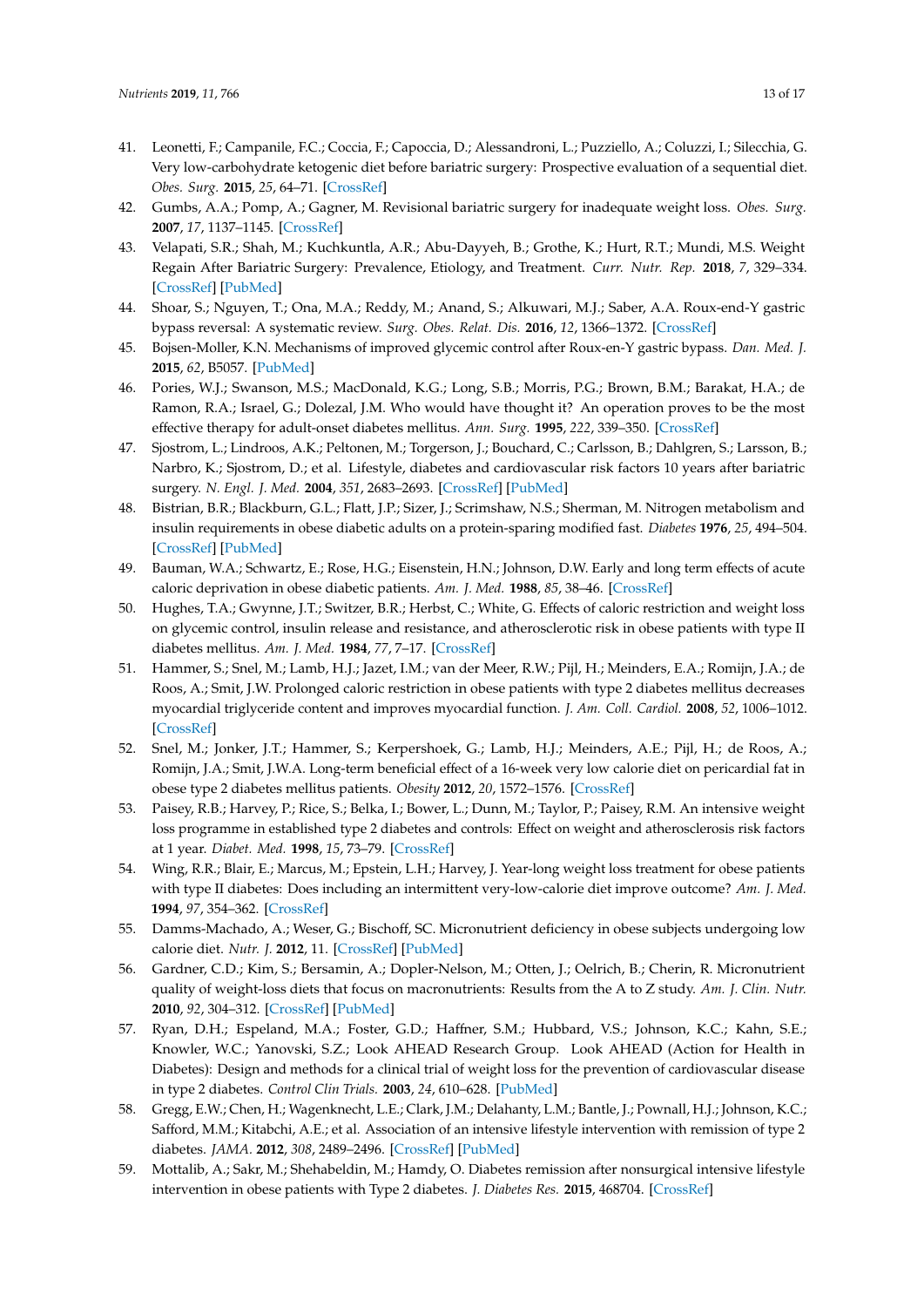- <span id="page-13-1"></span>60. Ades, P.A.; Savage, P.D.; Marney, A.M.; Harvey, J.; Evans, K.A. Remission of recently diagnosed type 2 diabetes mellitus with weight loss and exercise. *J. Cardiopulm. Rehabil. Prev.* **2015**, *35*, 193–197. [\[CrossRef\]](http://dx.doi.org/10.1097/HCR.0000000000000106) [\[PubMed\]](http://www.ncbi.nlm.nih.gov/pubmed/25636149)
- <span id="page-13-0"></span>61. Bhatt, A.A.; Choudhari, P.K.; Mahajan, R.R.; Sayyad, M.G.; Pratyush, D.D.; Hasan, I.; Javherani, R.S.; Bothale, M.M.; Purandare, V.B.; Unnikrishnan, A.G. Effect of a low-calorie diet on restoration of normoglycemia in obese subjects with Type 2 diabetes. *Indian J. Endocrinol. Metab.* **2017**, *21*, 776–780. [\[PubMed\]](http://www.ncbi.nlm.nih.gov/pubmed/28989891)
- <span id="page-13-2"></span>62. Lim, E.L.; Hollingsworth, K.G.; Aribisala, B.S.; Chen, M.J.; Mathers, J.C.; Taylor, R. Reversal of type 2 diabetes: Normalisation of beta cell function in association with decreased pancreas and liver triacylglycerol. *Diabetol* **2011**, *54*, 2506–2514. [\[CrossRef\]](http://dx.doi.org/10.1007/s00125-011-2204-7)
- <span id="page-13-3"></span>63. Steven, S.; Hollingsworth, K.G.; Al-Mrabeh, A.; Avery, L.; Aribisala, B.; Caslake, M.; Taylor, R. Very low-calorie diet and 6 months of weight stability in type 2 diabetes: Pathophysiological changes in responders and nonresponders. *Diabetes Care* **2016**, *39*, 808–815. [\[CrossRef\]](http://dx.doi.org/10.2337/dc15-1942)
- <span id="page-13-4"></span>64. Lean, M.J.; Leslie, W.S.; Barnes, A.C.; Brosnahan, N.; Thom, G.; McCombie, L.; Peters, C.; Zhyzhneuskaya, S.; Al-Mrabeh, A.; Hollingsworth, K.G.; et al. Primary care-led weight management for remission of type 2 diabetes (DiRECT): An open-label, cluster-randomised trial. *Lancet.* **2018**, *391*, 541–551. [\[CrossRef\]](http://dx.doi.org/10.1016/S0140-6736(17)33102-1)
- <span id="page-13-5"></span>65. Lean, M.E.J.; Leslie, W.S.; Barnes, A.C.; Brosnahan, N.; Thom, G.; McCombie, L.; Peters, C.; Zhyzhneuskaya, S.; Al-Mrabeh, A.; Hollingsworth, K.G.; et al. Durability of a primary care-led weight-management intervention for remission of type 2 diabetes: 2-year results of the DiRECT open-label, cluster-randomised trial. *Lancet Diabetes Endocrinol.* 2019. [\[CrossRef\]](http://dx.doi.org/10.1016/S2213-8587(19)30068-3)
- <span id="page-13-6"></span>66. McInnes, N.; Smith, A.; Otto, R.; Vandermey, J.; Punthakee, Z.; Sherifali, D.; Balasubramaniam, K.; Hall, S.; Gerstein, HC. Piloting a remission strategy in type 2 diabetes: Results of a randomized controlled trial. *J. Clin. Endocrinol. Metab.* **2017**, *102*, 1596–1605. [\[CrossRef\]](http://dx.doi.org/10.1210/jc.2016-3373)
- <span id="page-13-7"></span>67. Fothergill, E.; Guo, J.; Howard, L.; Kerns, J.C.; Knuth, N.D.; Brychta, R.; Chen, K.Y.; Skarulis, M.C.; Walter, M.; Walter, P.J.; et al. Persistent metabolic adaptation 6 years after "The Biggest Loser" competition. *Obesity* **2016**, *24*, 1612–1619. [\[CrossRef\]](http://dx.doi.org/10.1002/oby.21538) [\[PubMed\]](http://www.ncbi.nlm.nih.gov/pubmed/27136388)
- <span id="page-13-8"></span>68. Greenway, F.L. Physiological adaptations to weight loss and factors favouring weight regain. *Int. J. Obes.* **2015**, *39*, 1188–1196. [\[CrossRef\]](http://dx.doi.org/10.1038/ijo.2015.59)
- <span id="page-13-9"></span>69. Campbell, W.R. Dietetic treatment in diabetes mellitus. *Can. Med. Assoc. J.* **1923**, *13*, 487–492. [\[PubMed\]](http://www.ncbi.nlm.nih.gov/pubmed/20314727)
- <span id="page-13-10"></span>70. Westman, E.C.; Yancy, W.S.; Humphreys, M. Dietary treatment of diabetes mellitus in the pre-insulin era (1914–1922). *Perspect. Biol. Med.* **2006**, *49*, 77–83. [\[CrossRef\]](http://dx.doi.org/10.1353/pbm.2006.0017)
- <span id="page-13-11"></span>71. Arky, R.; Wylie-Rosett, J.; El-Beheri, B. Examination of current dietary recommendations for individuals with diabetes mellitus. *Diabetes Care* **1982**, *5*, 59–63. [\[CrossRef\]](http://dx.doi.org/10.2337/diacare.5.1.59)
- <span id="page-13-12"></span>72. Anderson, J.W.; Geil, P.B. New perspectives in nutrition management of diabetes mellitus. *Am. J. Med.* **1988**, *85*, 159–165. [\[CrossRef\]](http://dx.doi.org/10.1016/0002-9343(88)90410-X)
- <span id="page-13-13"></span>73. American Diabetes Association. Summary of Revisions: Standards of Medical Care in Diabetes-2019. *Diabetes Care* **2019**, *42*, S4–S6.
- <span id="page-13-14"></span>74. Department of Veteran Affairs and Department of Defense. VA/DoD Clinical Practice Guideline for the Management of Type 2 Diabetes Mellitus in Primary Care. Version 5.0. Available online: [https:](https://www.healthquality.va.gov/guidelines/cd/diabetes/) //[www.healthquality.va.gov](https://www.healthquality.va.gov/guidelines/cd/diabetes/)/guidelines/cd/diabetes/ (accessed on 20 January 2019).
- <span id="page-13-15"></span>75. Westman, E.C.; Feinman, R.D.; Mavropoulos, J.C.; Vernon, M.C.; Volek, J.S.; Wortman, J.A.; Yancy, W.S.; Phinney, S.D. Low carbohydrate nutrition and metabolism. *Am. J. Clin. Nutr.* **2007**, *86*, 276–284. [\[CrossRef\]](http://dx.doi.org/10.1093/ajcn/86.2.276) [\[PubMed\]](http://www.ncbi.nlm.nih.gov/pubmed/17684196)
- <span id="page-13-16"></span>76. Stern, L.; Iqbal, N.; Seshadri, P.; Chicano, K.L.; Daily, D.A.; McGrory, J.; Williams, M.; Gracely, E.J.; Samaha, F.F. The effects of low-carbohydrate versus conventional weight loss diets in severely obese adults: One-year follow-up of a randomized trial. *Ann. Intern. Med.* **2004**, *140*, 778–785. [\[CrossRef\]](http://dx.doi.org/10.7326/0003-4819-140-10-200405180-00007)
- 77. Miyashita, Y.; Koide, N.; Ohtsuka, M.; Ozaki, H.; Itoh, Y.; Oyama, T.; Uetake, T.; Ariga, K.; Shirai, K. Beneficial effect of low carbohydrate in low calorie diets on visceral fat reduction in type 2 diabetic patients with obesity. *Diabetes Res. Clin. Pract.* **2004**, *65*, 235–241. [\[CrossRef\]](http://dx.doi.org/10.1016/j.diabres.2004.01.008) [\[PubMed\]](http://www.ncbi.nlm.nih.gov/pubmed/15331203)
- 78. Jönsson, T.; Granfeldt, Y.; Ahren, B.; Branell, U.C.; Pålsson, G.; Hansson, A.; Söderström, M.; Lindeberg, S. Beneficial effects of a Paleolithic diet on cardiovascular risk factors in type 2 diabetes: A randomized cross-over pilot study. *Cardiovasc. Diabetol.* **2009**, *8*, 3. [\[CrossRef\]](http://dx.doi.org/10.1186/1475-2840-8-35) [\[PubMed\]](http://www.ncbi.nlm.nih.gov/pubmed/19604407)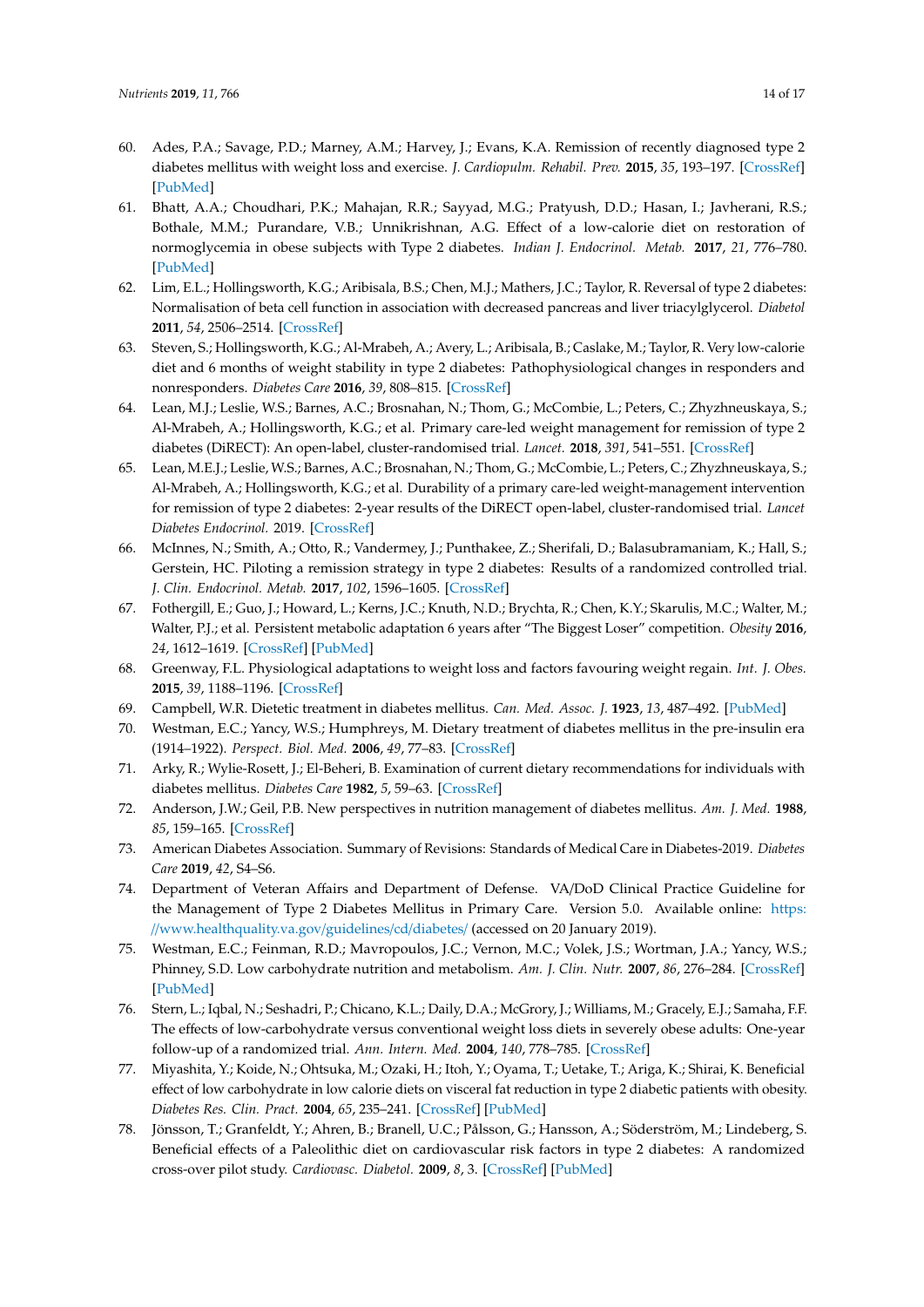- 79. Davis, N.J.; Tomuta, N.; Schechter, C.; Isasi, C.R.; Segal-Isaacson, C.J.; Stein, D.; Zonszein, J.; Wylie-Rosett, J. Comparative study of the effects of a 1-year dietary intervention of a low- carbohydrate diet versus a low-fat diet on weight and glycemic control in type 2 diabetes. *Diabetes Care* **2009**, *32*, 1147–1152. [\[CrossRef\]](http://dx.doi.org/10.2337/dc08-2108)
- <span id="page-14-0"></span>80. Daly, M.E.; Paisey, R.; Paisey, R.; Millward, B.A.; Eccles, C.; Williams, K.; Hammersley, S.; MacLeod, K.M.; Gale, T.J. Short-term effects of severe dietary carbohydrate-restriction advice in type 2 diabetes: A randomized controlled trial. *Diabet. Med.* **2006**, *23*, 15–20. [\[CrossRef\]](http://dx.doi.org/10.1111/j.1464-5491.2005.01760.x)
- 81. Dyson, P.A.; Beatty, S.; Matthews, D.R. A low-carbohydrate diet is more effective in reducing body weight than healthy eating in both diabetic and non-diabetic subjects. *Diabet. Med.* **2007**, *24*, 1430–1435. [\[CrossRef\]](http://dx.doi.org/10.1111/j.1464-5491.2007.02290.x)
- 82. Wolever, T.M.; Gibbs, A.L.; Mehling, C.; Chiasson, J.L.; Connelly, P.W.; Josse, R.G.; Leiter, L.A.; Maheux, P.; Rabasa-Lhoret, R.; Rodger, N.W.; et al. The Canadian trial of carbohydrates in diabetes (CCD), a 1-yr controlled of low-glycemic index dietary carbohydrate in type 2 diabetes: No effect on glycated hemoglobin but reduction in C-reactive protein. *Am. J. Clin. Nutr.* **2008**, *87*, 114–125. [\[CrossRef\]](http://dx.doi.org/10.1093/ajcn/87.1.114) [\[PubMed\]](http://www.ncbi.nlm.nih.gov/pubmed/18175744)
- 83. Iqbal, N.; Vetter, M.L.; Moore, R.H.; Chittams, J.L.; Dalton-Bakes, C.V.; Dowd, M.; Williams-Smith, C.; Cardillo, S.; Wadden, T.A. Effects of a low-intensity intervention that prescribed a low-carbohydrate vs. a low-fat diet in obese, diabetic participants. *Obesity (Silver Spring)* **2010**, *18*, 1733–1738. [\[CrossRef\]](http://dx.doi.org/10.1038/oby.2009.460) [\[PubMed\]](http://www.ncbi.nlm.nih.gov/pubmed/20019677)
- <span id="page-14-1"></span>84. Goday, A.; Bellido, D.; Sajoux, I.; Crujeiras, A.B.; Burguera, B.; García-Luna, P.P.; Casanueva, F.F. Short-term safety, tolerability and efficacy of a very low-calorie ketogenic diet interventional weight loss program versus hypocaloric diet in patients with type 2 diabetes mellitus. *Nutr. Diabetes.* **2016**, *6*, e230. [\[CrossRef\]](http://dx.doi.org/10.1038/nutd.2016.36)
- <span id="page-14-4"></span>85. Saslow, L.R.; Mason, A.E.; Kim, S.; Goldman, V.; Ploutz-Snyder, R.; Bayandorian, H.; Daubenmier, J.; Hecht, F.M.; Moskowitz, J.T. An online intervention comparing a very low-carbohydrate ketogenic diet and lifestyle recommendations versus a plate method diet in overweight individuals with type 2 diabetes: A randomized controlled trial. *J. Med. Int. Res.* **2017**, *19*, e36. [\[CrossRef\]](http://dx.doi.org/10.2196/jmir.5806) [\[PubMed\]](http://www.ncbi.nlm.nih.gov/pubmed/28193599)
- <span id="page-14-5"></span>86. Saslow, L.R.; Daubenmier, J.J.; Moskowitz, J.T.; Kim, S.; Murphy, E.J.; Phinney, S.D.; Ploutz-Snyder, R.; Goldman, V.; Cox, R.M.; Mason, A.E.; et al. Twelve-month outcomes of a randomized trial of a moderate-carbohydrate versus very low-carbohydrate diet in overweight adults with type 2 diabetes mellitus or prediabetes. *Nutr. Diabetes.* **2017**, *7*, 304. [\[CrossRef\]](http://dx.doi.org/10.1038/s41387-017-0006-9)
- <span id="page-14-7"></span>87. Yamada, Y.; Uchida, J.; Izumi, H.; Tsukamoto, Y.; Inoue, G.; Watanabe, Y.; Irie, J.; Yamada, S. A non-calorie-restricted low-carbohydrate diet is effective as an alternative therapy for patients with type 2 diabetes. *Int. Med.* **2014**, *53*, 13–19. [\[CrossRef\]](http://dx.doi.org/10.2169/internalmedicine.53.0861)
- 88. Guldbrand, H.; Dizdar, B.; Bunjaku, B.; Lindström, T.; Bachrach-Lindström, M.; Fredrikson, M.; Östgren, C.J.; Nystrom, F.H. In type 2 diabetes, randomisation to advice to follow a low-carbohydrate diet transiently improves glycaemic control compared with advice to follow a low-fat diet producing a similar weight loss. *Diabetologi.* **2012**, *55*, 2118–2127. [\[CrossRef\]](http://dx.doi.org/10.1007/s00125-012-2567-4)
- <span id="page-14-3"></span>89. Westman, E.C.; Yancy, W.S.; Mavropoulos, J.C.; Marquart, M.; McDuffie, J.R. The effect of a low-carbohydrate, ketogenic diet versus a low-glycemic index diet on glycemic control in type 2 diabetes mellitus. *Nutr. Metab.* **2008**, *19*, 36. [\[CrossRef\]](http://dx.doi.org/10.1186/1743-7075-5-36)
- 90. Haimoto, H.; Iwata, M.; Wakai, K.; Umegaki, H. Long-term effects of a diet loosely restricting carbohydrates on HbA1c levels, BMI and tapering of sulfonylureas in type 2 diabetes: A 2-year follow-up study. *Diabetes Res. Clin. Pract.* **2008**, *79*, 350–356. [\[CrossRef\]](http://dx.doi.org/10.1016/j.diabres.2007.09.009) [\[PubMed\]](http://www.ncbi.nlm.nih.gov/pubmed/17980451)
- <span id="page-14-6"></span>91. Tay, J.; Thompson, C.H.; Luscombe-Marsh, N.D.; Wycherley, T.P.; Noakes, M.; Buckley, J.D.; Wittert, G.A.; Yancy, W.S., Jr.; Brinkworth, G.D. Effects of an energy-restricted low-carbohydrate, high unsaturated fat/low saturated fat diet versus a high-carbohydrate, low-fat diet in type 2 diabetes: A 2-year randomized clinical trial. *Diabetes Obes. Metab.* **2018**, *20*, 858–871. [\[CrossRef\]](http://dx.doi.org/10.1111/dom.13164) [\[PubMed\]](http://www.ncbi.nlm.nih.gov/pubmed/29178536)
- <span id="page-14-2"></span>92. Wang, L.L.; Wang, Q.; Hong, Y.; Ojo, O.; Jiang, Q.; Hou, Y.Y.; Huang, Y.-H.; Wang, X.H. The effect of low-carbohydrate diet on glycemic control in patients with type 2 diabetes mellitus. *Nutrients* **2018**, *10*, 661. [\[CrossRef\]](http://dx.doi.org/10.3390/nu10060661) [\[PubMed\]](http://www.ncbi.nlm.nih.gov/pubmed/29882884)
- 93. Larsen, R.N.; Mann, N.J.; Maclean, E.; Shaw, J.E. The effect of high-protein, low-carbohydrate diets in the treatment of type 2 diabetes: A 12 month randomised controlled trial. *Diabetologia* **2011**, *54*, 731–740. [\[CrossRef\]](http://dx.doi.org/10.1007/s00125-010-2027-y) [\[PubMed\]](http://www.ncbi.nlm.nih.gov/pubmed/21246185)
- 94. Sato, J.; Kanazawa, A.; Makita, S.; Hatae, C.; Komiya, K.; Shimizu, T.; Ikeda, F.; Tamura, Y.; Ogihara, T.; Mita, T.; et al. A randomized controlled trial of 130g/day low-carbohydrate diet in type 2 diabetes with poor glycemic control. *Clin. Nutr.* **2017**, *36*, 992–1000. [\[CrossRef\]](http://dx.doi.org/10.1016/j.clnu.2016.07.003)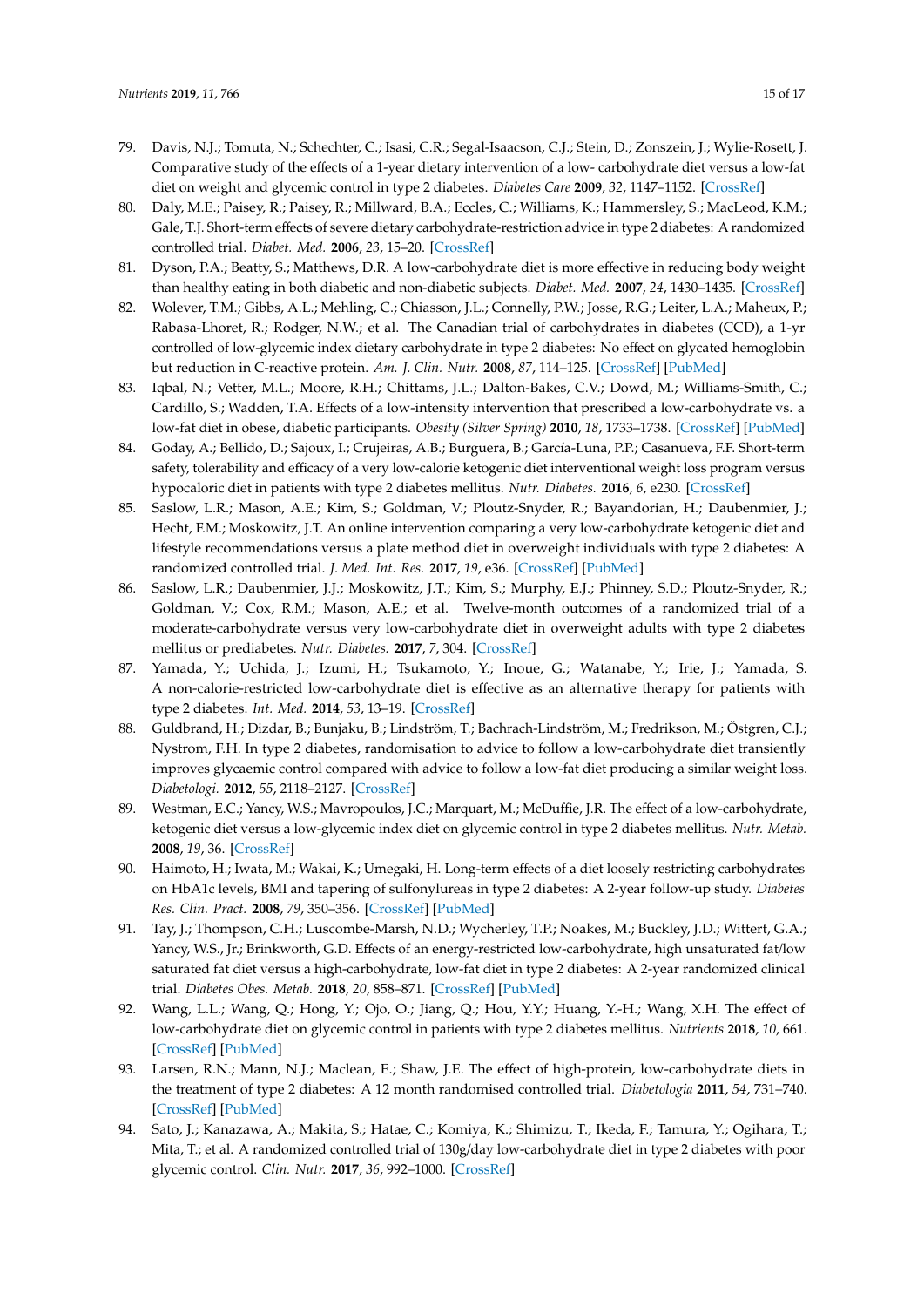- 95. Sanada, M.; Kabe, C.; Hata, H.; Uchida, J.; Inoue, G.; Tsukamoto, Y.; Yamada, Y.; Irie, J.; Tabata, S.; Tabata, M.; et al. Efficacy of a moderately low carbohydrate diet in a 36-month observational study of Japanese patients with Type 2 diabetes. *Nutrients* **2018**, *10*, 528. [\[CrossRef\]](http://dx.doi.org/10.3390/nu10050528) [\[PubMed\]](http://www.ncbi.nlm.nih.gov/pubmed/29695055)
- <span id="page-15-3"></span>96. Boden, G.; Sargrad, K.; Homko, C.; Mozzoli, M.; Stein, T.P. Effect of a low carbohydrate diet on appetite, blood glucose levels, and insulin resistance in obese patients with type 2 diabetes. *Ann. Intern. Med.* **2005**, *142*, 403–411. [\[CrossRef\]](http://dx.doi.org/10.7326/0003-4819-142-6-200503150-00006) [\[PubMed\]](http://www.ncbi.nlm.nih.gov/pubmed/15767618)
- <span id="page-15-1"></span>97. Gannon, M.C.; Nuttall, F.Q. Effect of a high-protein, low-carbohydrate diet on blood glucose control in people with type 2 diabetes. *Diabetes* **2004**, *53*, 2375–2382. [\[CrossRef\]](http://dx.doi.org/10.2337/diabetes.53.9.2375) [\[PubMed\]](http://www.ncbi.nlm.nih.gov/pubmed/15331548)
- <span id="page-15-4"></span>98. Hallberg, S.J.; McKenzie, A.L.; Williams, P.T.; Bhanpuri, N.H.; Peters, A.L.; Campbell, W.W.; Hazbun, T.L.; Volk, B.M.; McCarter, J.P.; Phinney, S.D.; et al. Effectiveness and safety of a novel care model for the management of type 2 diabetes at 1 year: An open-label, non-randomized, controlled study. *Diabetes Ther.* **2018**, *9*, 583–612. [\[CrossRef\]](http://dx.doi.org/10.1007/s13300-018-0373-9) [\[PubMed\]](http://www.ncbi.nlm.nih.gov/pubmed/29417495)
- <span id="page-15-10"></span>99. Krebs, J.D.; Bell, D.; Hall, R.; Parry-Strong, A.; Docherty, P.D.; Clarke, K.; Chase, J.G. Improvements in glucose metabolism and insulin sensitivity with a low-carbohydrate diet in obese patients with type 2 diabetes. *J. Am. Coll. Nutr.* **2013**, *32*, 11–17. [\[CrossRef\]](http://dx.doi.org/10.1080/07315724.2013.767630) [\[PubMed\]](http://www.ncbi.nlm.nih.gov/pubmed/24015695)
- <span id="page-15-9"></span>100. Hussain, T.A.; Matthew, T.C.; Dashti, A.A.; Asfar, S.; Al-Zaid, N.; Dashti, H.M. Effect of low-calorie versus low-carbohydrate ketogenic diet in type 2 diabetes. *Nutrition* **2012**, *28*, 1016–1021. [\[CrossRef\]](http://dx.doi.org/10.1016/j.nut.2012.01.016)
- 101. Sasakabe, T.; Haimoto, H.; Umegaki, H.; Wakai, K. Effects of a moderate low-carbohydrate diet on preferential abdominal fat loss and cardiovascular risk factors in patients with type 2 diabetes. *Diabetes Metab. Syndr. Obes.* **2011**, *4*, 167–174. [\[CrossRef\]](http://dx.doi.org/10.2147/DMSO.S19635) [\[PubMed\]](http://www.ncbi.nlm.nih.gov/pubmed/21779148)
- 102. Nielsen, J.V.; Joensson, E.A. Low carbohydrate diet in type 2 diabetes: Stable improvement of bodyweight and glycemic control during 44 months follow-up. *Nutr. Metab.* **2008**, *5*, 14. [\[CrossRef\]](http://dx.doi.org/10.1186/1743-7075-5-14) [\[PubMed\]](http://www.ncbi.nlm.nih.gov/pubmed/18495047)
- 103. Dashti, H.M.; Mathew, T.C.; Khadada, M.; Al-Mousawi, M.; Talib, H.; Asfar, S.K.; Behbahani, A.I.; Al-Zaid, N.S. Beneficial effects of ketogenic diet in obese diabetic subjects. *Mol. Cell Biochem.* **2007**, *302*, 249–256. [\[CrossRef\]](http://dx.doi.org/10.1007/s11010-007-9448-z) [\[PubMed\]](http://www.ncbi.nlm.nih.gov/pubmed/17447017)
- 104. Yancy, W.S.; Foy, M.; Chalecki, A.M.; Vernon, A.C.; Westman, E.C. A low carbohydrate, ketogenic diet to treat type 2 diabetes. *Nutr. Metab.* **2005**, *2*, 34. [\[CrossRef\]](http://dx.doi.org/10.1186/1743-7075-2-34) [\[PubMed\]](http://www.ncbi.nlm.nih.gov/pubmed/16318637)
- 105. Dashti, H.M.; Mathew, T.C.; Hussein, T.; Asfar, S.K.; Behbahani, A.; Khoursheed, M.A.; Al-Sayer, H.M.; Bo-Abbas, Y.Y.; Al-Zaid, N.S. Long-term effects of a ketogenic diet in obese patients. *Exp. Clin. Cardiol.* **2004**, *9*, 200–205.
- <span id="page-15-6"></span>106. Shai, I.; Schwarzfuchs, D.; Henkin, Y.; Shahar, D.R.; Witkow, S.; Greenberg, I.; Golan, R.; Fraser, D.; Bolotin, A.; Vardi, H.; et al. Weight loss with a low-carbohydrate, Mediterranean, or low-fat diet. *N. Engl. J. Med.* **2008**, *359*, 229–241. [\[CrossRef\]](http://dx.doi.org/10.1056/NEJMoa0708681) [\[PubMed\]](http://www.ncbi.nlm.nih.gov/pubmed/18635428)
- <span id="page-15-8"></span>107. Elhayany, A.; Lustman, A.; Abel, R.; Attal-Singer, J.; Vinker, S. A low carbohydrate Mediterranean diet improves cardiovascular risk factors and diabetes control among overweight patients with type 2 diabetes mellitus: A 1-year prospective randomized intervention study. *Diabetes Obes. Metab.* **2010**, *12*, 204–209. [\[CrossRef\]](http://dx.doi.org/10.1111/j.1463-1326.2009.01151.x)
- <span id="page-15-0"></span>108. Athinarayanan, S.J.; Adams, R.N.; Hallberg, S.J.; McKenzie, A.L.; Bhanpuri, N.H.; Campbell, W.W.; Volek, J.S.; Phinney, S.D.; McCarter, J.P. Long-term effects of a novel continuous remote care intervention including nutritional ketosis for the management of type 2 diabetes: A 2-year non-randomized clinical trial. *bioRxiv* **2018**, *476275*. [\[CrossRef\]](http://dx.doi.org/10.1101/476275)
- <span id="page-15-2"></span>109. Snorgaard, O.; Poulsen, G.M.; Andersen, H.K.; Astrup, A. Systematic review and meta-analysis of dietary carbohydrate restriction in patients with type 2 diabetes. *BMJ Open Diabetes Res. Care.* **2017**, *5*, e000354. [\[CrossRef\]](http://dx.doi.org/10.1136/bmjdrc-2016-000354) [\[PubMed\]](http://www.ncbi.nlm.nih.gov/pubmed/28316796)
- <span id="page-15-5"></span>110. Bhanpuri, N.H.; Hallberg, S.J.; Williams, P.T.; McKenzie, A.L.; Ballard, K.D.; Campbell, W.W.; McCarter, J.P.; Phinney, S.D.; Volek, J.S. Cardiovascular disease risk factor responses to a type 2 diabetes care model including nutritional ketosis induced by sustained carbohydrate restriction at one year: An open label, non-randomized, controlled study. *Cardiovasc. Diabetol.* **2018**, *17*, 56. [\[CrossRef\]](http://dx.doi.org/10.1186/s12933-018-0698-8)
- <span id="page-15-7"></span>111. Wang, G.F.; Yan, Y.X.; Yin, D.; Hui, Y.; Zhang, J.P.; Han, G.J.; Ma, N.; Wu, Y.; Xu, J.Z.; Yang, T. Predictive factors of Type 2 diabetes mellitus remission following bariatric surgery: A Meta-analysis. *Obes. Surg.* **2015**, *25*, 199–208. [\[CrossRef\]](http://dx.doi.org/10.1007/s11695-014-1391-y)